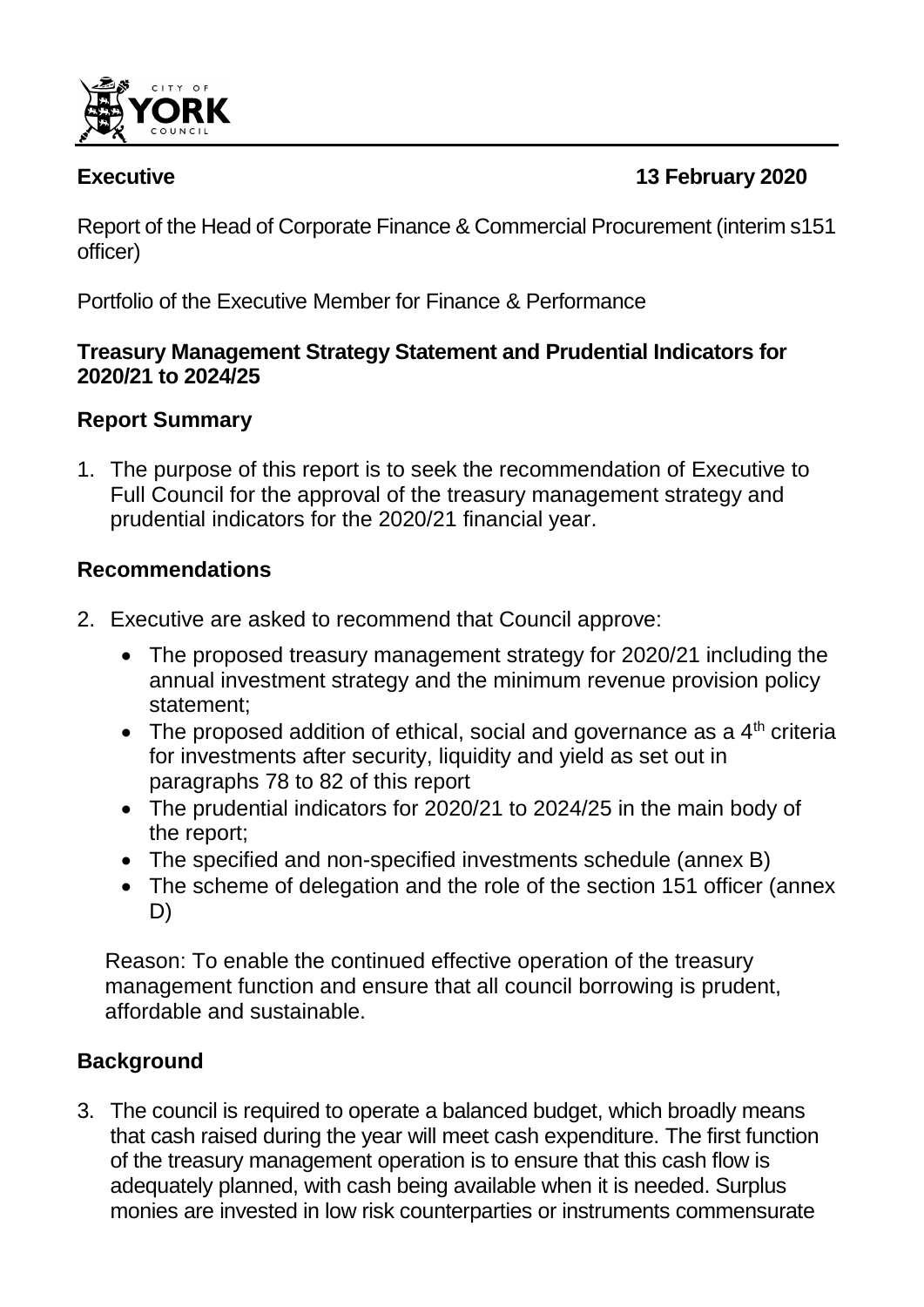with the council's low risk appetite, providing adequate liquidity initially before considering investment return.

- 4. The second main function of the treasury management service is funding of the council's capital programme. The capital programme provides a guide to the borrowing need of the council, essentially the longer term cash flow planning, to ensure that the council can meet its capital spending obligations. This management of longer term cash may involve arranging long or short term loans, or using longer term cash flow surpluses. On occasion any debt previously drawn may be restructured to meet council risk or cost objectives.
- 5. The contribution the treasury management function makes to the council is critical, as the balance of debt and investment operations ensure liquidity or the ability to meet spending commitments as they fall due, either on day-today revenue or for larger capital projects. The treasury operations will see a balance of the interest costs of debt and the investment income arising from cash deposits affecting the available budget. Since cash balances generally result from reserves and balances, it is paramount to ensure adequate security of the sums invested, as a loss of principal will in effect result in a loss to the General Fund Balance.
- 6. Whilst any commercial initiatives or loans to third parties will impact on the treasury function, these activities are generally classed as non-treasury activities, (arising usually from capital expenditure),and are separate from the day to day treasury management activities.
- 7. CIPFA (Chartered Institute of Public Finance and Accountancy) defines treasury management as:

*"The management of the local authority's investments and cash flows, its banking, money market and capital market transactions; the effective control of the risks associated with those activities; and the pursuit of optimum performance consistent with those risks. "*

## **Reporting requirements – Capital Strategy**

- 8. The CIPFA revised 2017 Prudential and Treasury Management Codes require all local authorities to prepare an additional report, a capital strategy report, which will provide the following:
	- a high-level long term overview of how capital expenditure, capital financing and treasury management activity contribute to the provision of services
	- an overview of how the associated risk is managed
	- the implications for future financial sustainability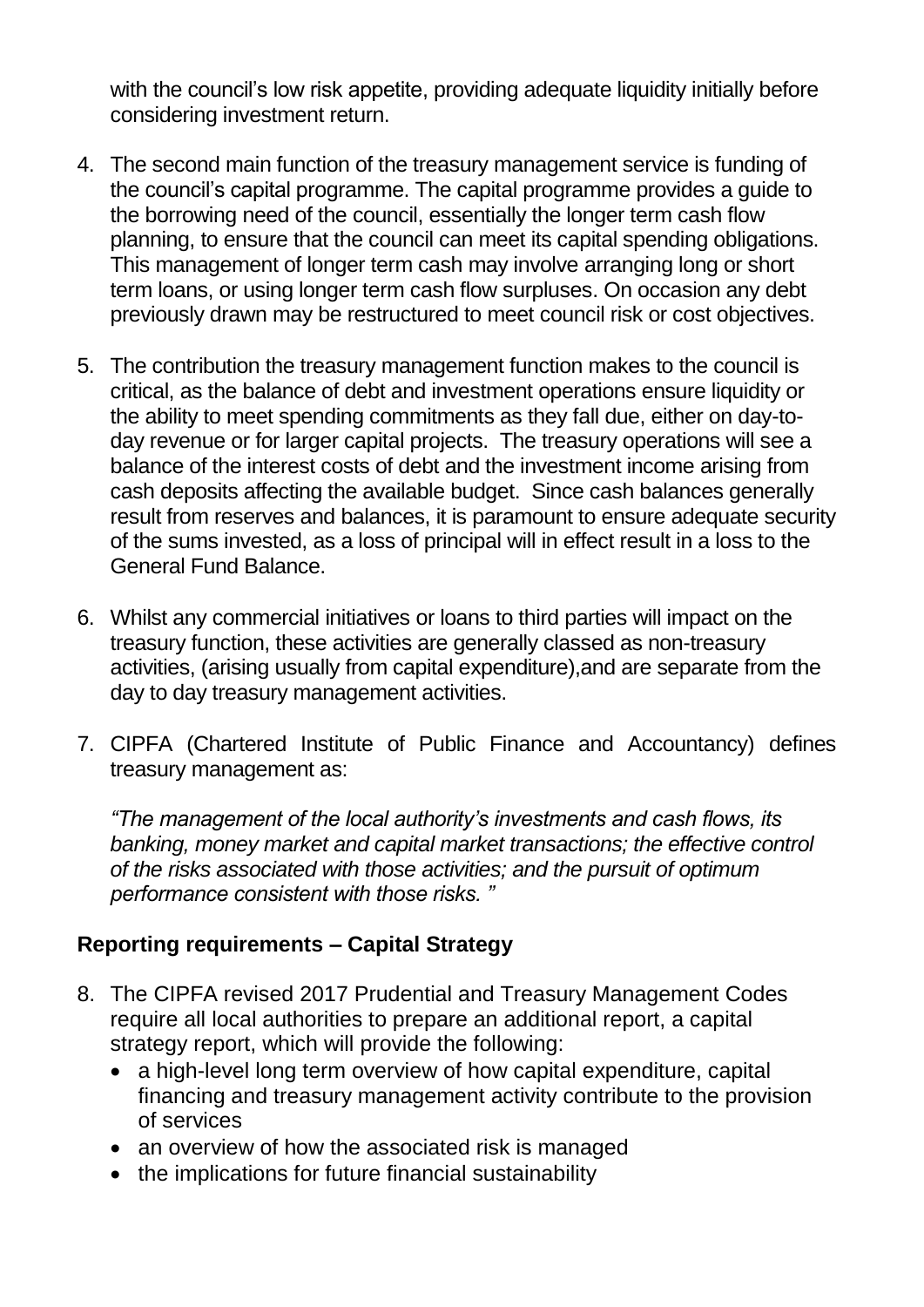- 9. The aim of this capital strategy is to ensure that all elected members on the full council fully understand the overall long-term policy objectives and resulting capital strategy requirements, governance procedures and risk appetite.
- 10.This capital strategy is reported separately from the Treasury Management Strategy Statement; non-treasury investments will be reported through the former. This ensures the separation of the core treasury function under security, liquidity and yield principles, and the policy and commercialism investments usually driven by expenditure on an asset. The capital strategy will show:
	- The corporate governance arrangements for these types of activities;
	- Any service objectives relating to the investments;
	- The debt related to the activity and the associated interest costs;
	- The payback period (MRP policy);
	- The risks associated with each activity.
- 11.Where a physical asset is being bought, details of market research, advisers used, ongoing costs and investment requirements will be disclosed, including the ability to sell the asset and realise the investment cash.
- 12.Where the Council has borrowed to fund any non-treasury investment, there should also be an explanation of why borrowing was required and why the MHCLG Investment Guidance and CIPFA Prudential Code have not been adhered to.
- 13.If any non-treasury investment sustains a loss during the final accounts and audit process, the strategy and revenue implications will be reported through the same procedure as the capital strategy.

# **Reporting requirements – Treasury Management**

- 14.The council is currently required to receive and approve, as a minimum, three main reports each year, which incorporate a variety of polices, estimates and actuals. The three reports are:
	- **Treasury mangement strategy statement and prudential indicators report** (this report) – which covers the capital plans including prudential indicators, the minimum revenue provision policy, the treasury managment strategy and the annual investment strategy;
	- **Mid year treasury management report** updates members as to whether the treasury activities are meeting the strategy, whether any policies require revision, amending prudential indicators if necessary;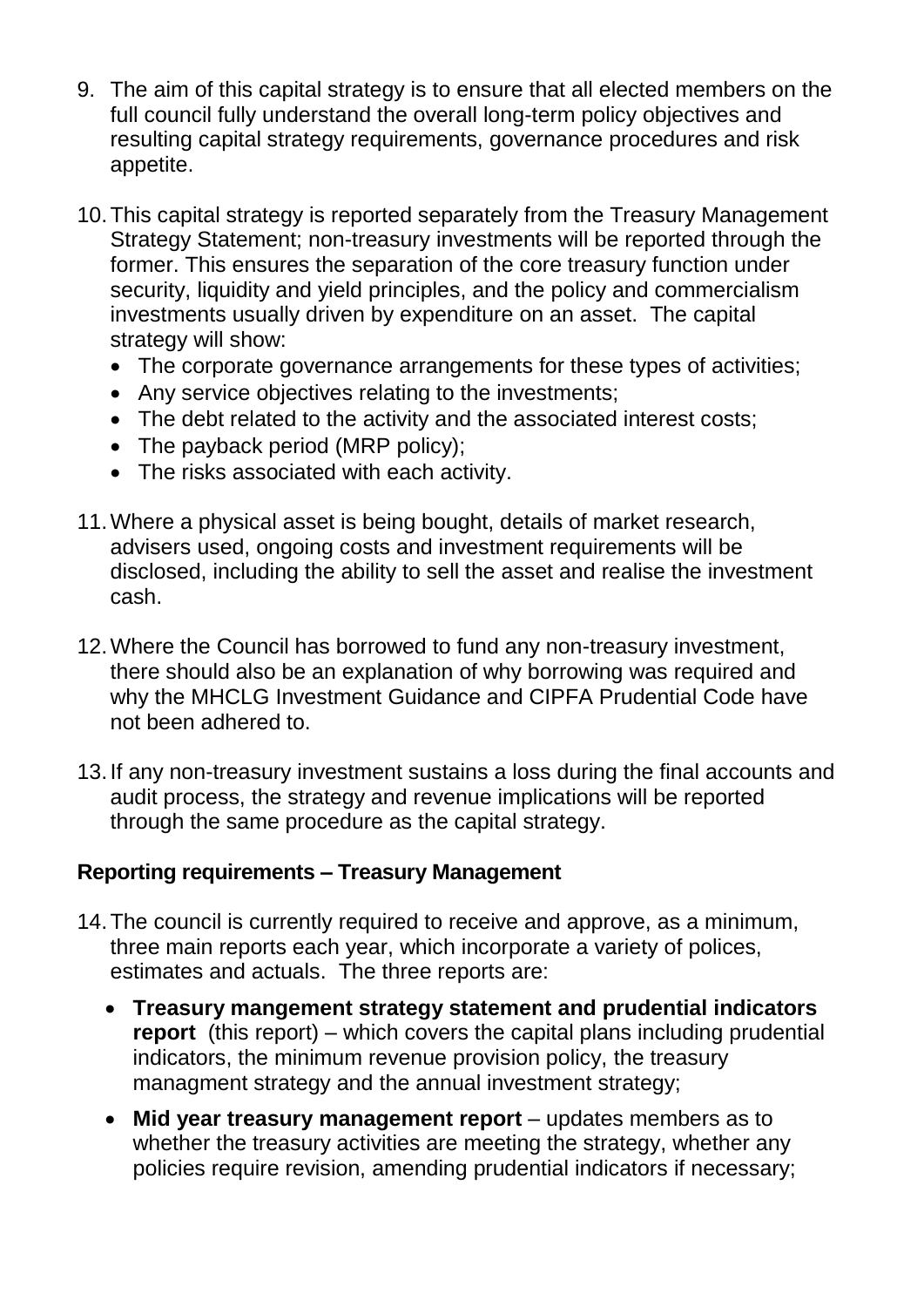- **Annual treasury report** updates on treasury activity/ operations for the year and compares actual prudential indicators with estimates in the strategy.
- 15.These reports are required to be scrutinised before being recommended to the council. This scrutiny role is undertaken by Audit & Governance Committee.
- 16.The CIPFA code requires the responsible officer to ensure that members with responsibility for treasury management receive adequate training in treasury management. This especially applies to members responsibe for scrutiny. The training needs of treasury management officers is also periodically reviewed.

## **Treasury management strategy for 2020/21**

17.The treasury managment strategy for 2020/21 covers two main areas:

Capital issues

- the capital programme and prudential indicators;
- minimum revenue provision (MRP) policy.

Treasury management issues

- prudential indicators which will limit the treasury management risk and activities of the Council;
- the current treasury position;
- prospects for interest rates;
- the borrowing strategy;
- policy on borrowing in advance of need;
- debt rescheduling;
- creditworthiness policy;
- investment strategy;
- policy on use of external service providers;
- scheme of delegation and the role of the S151 officer
- 18.These elements cover the statutory and regulatory requirements of the Local Government Act 2003, the CIPFA Prudential Code, the Ministy of Housing, Communities and Local Government (MHCLG) Minimum Revenue Provision (MRP) Guidance, the CIPFA Treasury Management Code and the MHCLG Investment Guidance.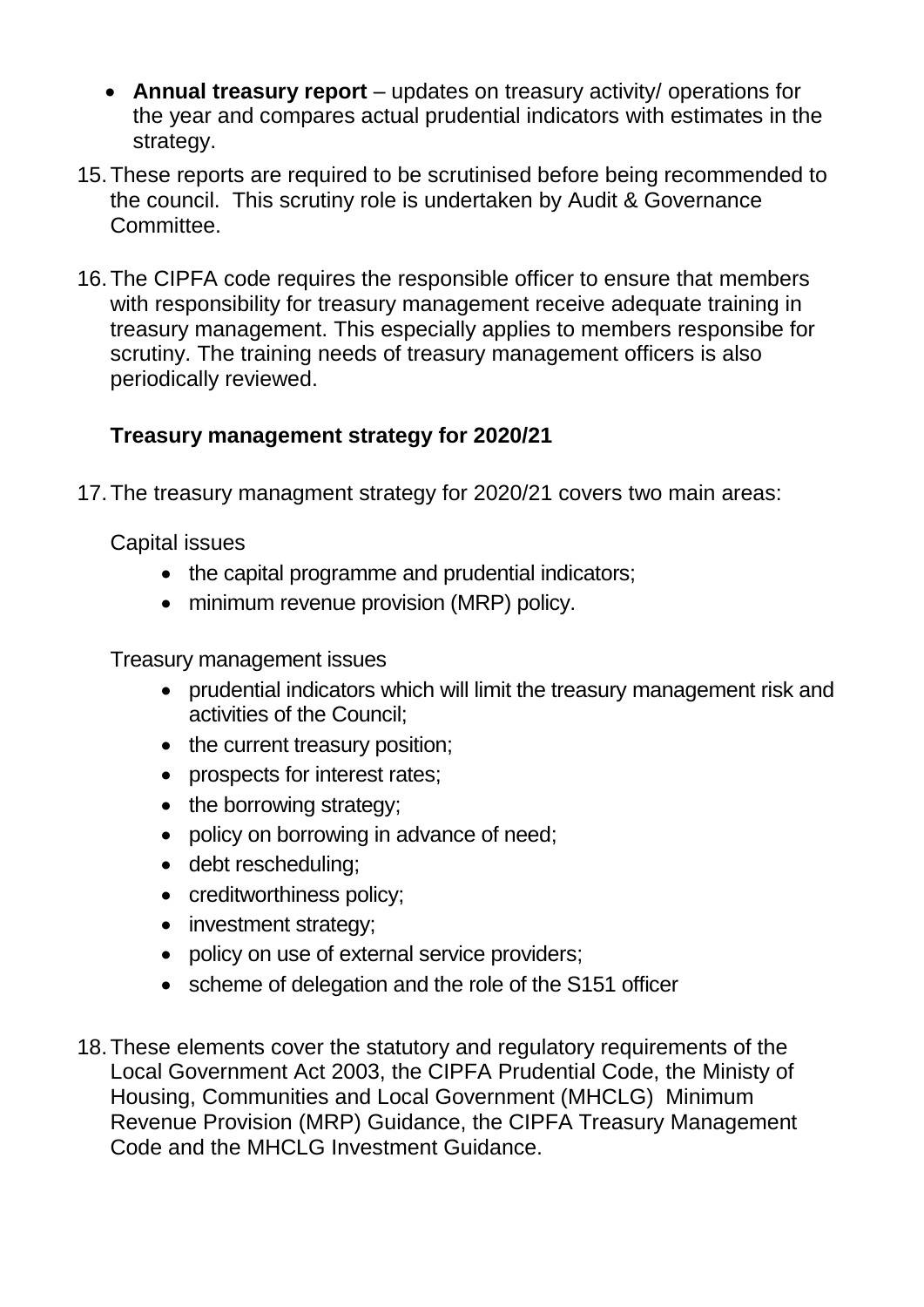## **Treasury management consultants**

- 19.The council uses Link Asset Services, Treasury solutions as its external treasury management advisors.
- 20.The council recognises that responsibility for treasury management decisions remains with the organisation at all times and will ensure that undue reliance is not placed upon our external service providers. All decisions will be undertaken with regards to all available information, including, but not solely, our treasury advisers.
- 21.It also recognises that there is value in employing external providers of treasury management services in order to acquire access to specialist skills and resources. The council will ensure that the terms of their appointment and the methods by which their value will be assessed are properly agreed and documented, and subjected to regular review.

# **The capital prudential indicators 2020/21 – 2024/25**

- 22.The council's capital expenditure plans are the key driver of treasury management activity and are the subject of a separate report on this agenda. The output of the capital programme is reflected in the capital prudential indicators, which are designed to assist member's overview of the council's capital programme to ensure that the capital expenditure plans are affordable, sustainable and prudent.
- 23.The capital prudential indicators along with the treasury management prudential indicators are included throughout the report:
	- PI 1: Capital expenditure
	- PI 2: Capital financing requirement
	- PI 3: Ratio of financing cost to net revenue stream
	- PI 4: External debt
	- PI 5a: Authorised limit for external debt
	- PI 5b: Operational boundary for external debt
	- PI 6: Maturity structure of debt
	- PI 7: Surplus funds invested >364 days
- 24.**Prudential indicator 1 - capital expenditure**. This prudential Indicator is a summary of the council's capital expenditure plans forming part of this budget cycle. 2019/20 is included as a comparator. Detailed information on the individual schemes is provided in the capital monitor 3 and capital strategy report.

| <b>Capital</b><br><b>Expenditure</b> | 2019/20<br><b>Estimate</b><br>£m | 2020/21<br><b>Estimate</b><br>£m | 2021/22<br><b>Estimate</b><br>£m | 2022/23<br><b>Estimate</b><br>£m | 2023/24<br><b>Estimate</b><br>£m | 2024/25<br><b>Estimate</b><br>£m |
|--------------------------------------|----------------------------------|----------------------------------|----------------------------------|----------------------------------|----------------------------------|----------------------------------|
| General fund<br>(Non HRA)            | 85.7                             | 110.4                            | 128.6                            | 94.4                             | 33.8                             | 16.3                             |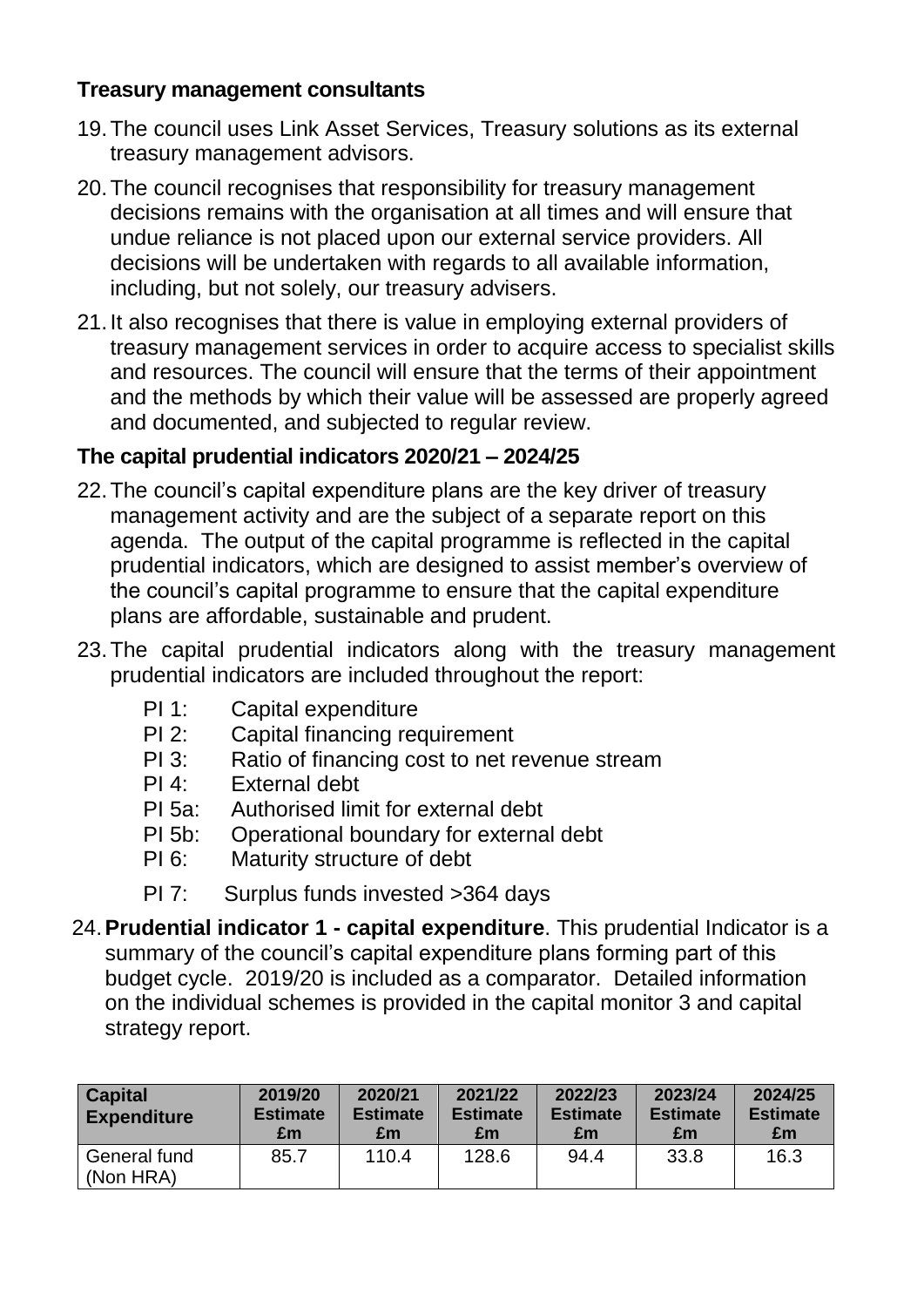| Housing revenue<br>account | 35.8  | 46.3  | 49.5  | 37.9  | 34.6 | 8.3  |
|----------------------------|-------|-------|-------|-------|------|------|
| <b>Total</b>               | 121.5 | 156.7 | 178.1 | 132.3 | 68.4 | 24.6 |

Table 1: Capital expenditure

- 25.Table 1 details the capital expenditure of the council, based on the capital programme strategy report, excluding other long term liabilities, such as PFI and leasing arrangements which already include borrowing instruments. There are no new PFI schemes forecast to be entered into in 2020/21.
- 26.Further details on this capital expenditure, and how it is funded, are included within the Capital Programme report elsewhere on this agenda.
- 27.**Prudential indicator 2 the capital financing requirement (CFR) (council's borrowing need);** the second prudential indicator is the council's capital financing requirement (CFR). The CFR is simply the total historic outstanding capital expenditure which has not yet been paid for from either revenue or capital resources. It is essentially a measure of the council's underlying borrowing need. Any capital expenditure above, which has not immediately been paid for, will increase the CFR.
- 28.The CFR does not increase indefinitely, because the minimum revenue provision (MRP) is a statutory annual revenue charge which broadly reduces the indebtedness in line with each assets life, and so charges the economic consumption of capital assets as they are used.
- 29.The CFR includes any other long term liabilities (e.g. PFI schemes, finance leases). Whilst these increase the CFR, and therefore the council's overall borrowing requirement, these types of scheme include a borrowing facility and so the council is not required to separately borrow for these schemes. As set out in paragraph 47 table 5 the projected level of debt is significantly below the CFR over the 5 year period.
- 30.Table 2 below, shows the capital financing requirement, excluding other long term liabilities:

| <b>Capital</b><br><b>Financing</b><br><b>Requirement</b> | 2019/20<br><b>Estimate</b><br>£m | 2020/21<br><b>Estimate</b><br>£m | 2021/22<br><b>Estimate</b><br>£m | 2022/23<br><b>Estimate</b><br>£m | 2023/24<br><b>Estimate</b><br>£m | 2024/25<br><b>Estimate</b><br>£m |
|----------------------------------------------------------|----------------------------------|----------------------------------|----------------------------------|----------------------------------|----------------------------------|----------------------------------|
| <b>Non</b><br>Housing                                    | 244.7                            | 304.0                            | 320.1                            | 331.0                            | 326.5                            | 320.9                            |
| Housing                                                  | 146.4                            | 146.4                            | 146.4                            | 146.4                            | 146.4                            | 146.4                            |
| Other Long<br>Term<br>Borrowing*                         | 46.3                             | 49.2                             | 48.0                             | 46.8                             | 45.7                             | 44.7                             |
| <b>Total CFR</b>                                         | 437.4                            | 499.6                            | 514.5                            | 524.2                            | 518.6                            | 512.0                            |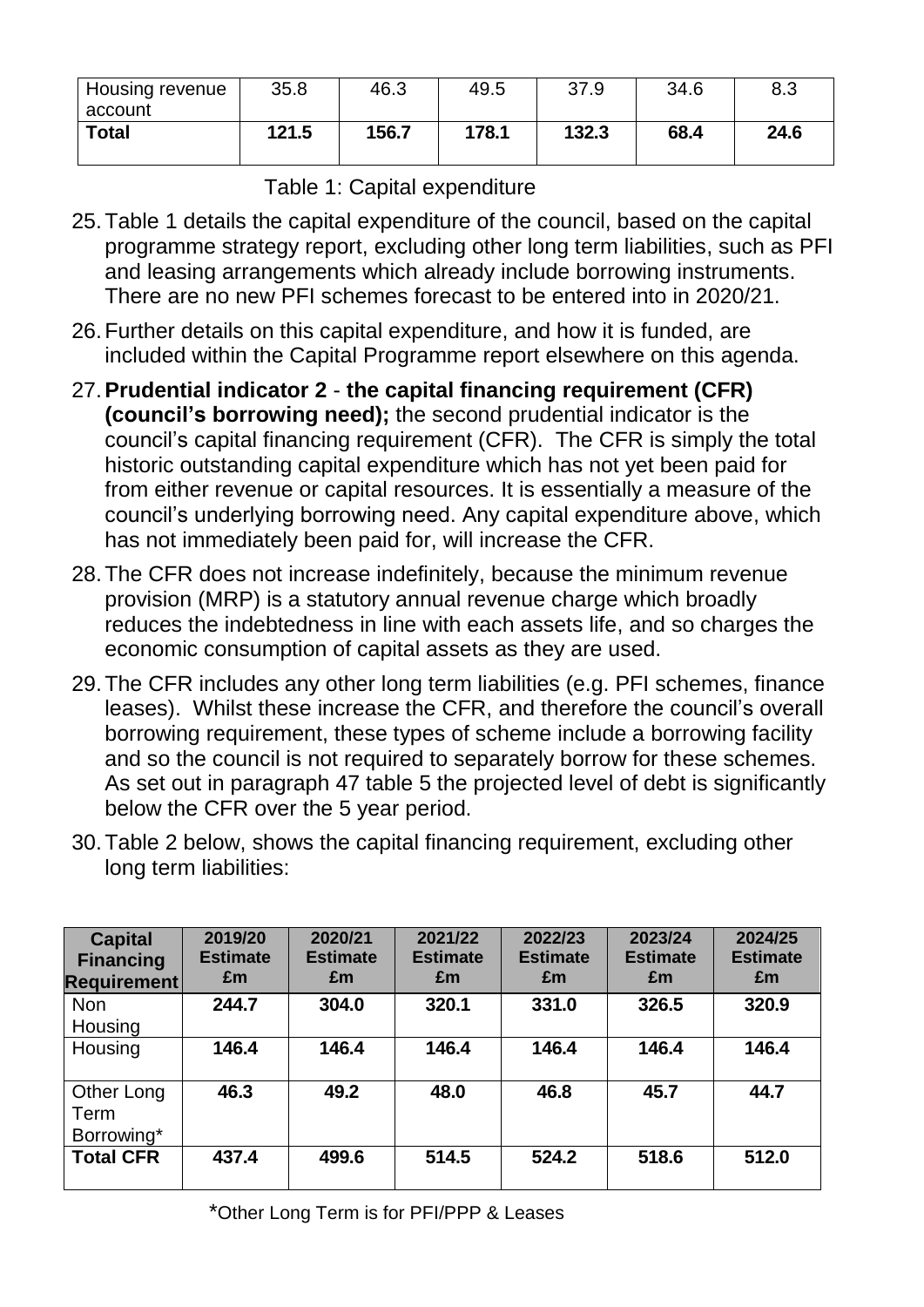Table 2: Capital financing requirement (CFR)

## **Minimum revenue provision (MRP) policy statement**

- 31.The council is required to pay off an element of the accumulated general fund capital expenditure each year (the CFR) through a revenue charge (the minimum revenue provision - MRP), although it is also allowed to undertake additional voluntary payments if required (voluntary revenue provision - VRP).
- 32.MHCLG regulations require full council to approve an MRP statement in advance of each year. A variety of options are provided to councils, so long as there is prudent provision. Full Council is recommended to approved the following MRP statement:
- 33.For capital expenditure incurred before 1 April 2008 the MRP policy will be:
	- **Asset life method (local approach)** MRP will be based on the average life of the overall asset base of 33 years. This will be calculated as 3% on a fixed, straight line basis.
- 34.This provides for a 3% reduction in the borrowing need (CFR) each year.
- 35.From 1 April 2008 for all borrowing (including PFI and finance leases) the MRP policy will be:
	- **Asset life method** MRP will be based on the estimated life of the assets, in accordance with the regulations (this option must be applied for any expenditure capitalised under a Capitalisation Direction);
- 36.This option provides for a reduction in the borrowing need over approximately the asset's life. The asset life is an absolute maximum and wherever possible debt is repaid over a shorter period. Estimated asset life periods will be determined under delegated powers. With all debts, the longer the repayment period the higher the amount of interest incurred over the period of the loan and accordingly it is deemed prudent to reduce the period over which the repayments are made.
- 37.There is no requirement on the HRA to make a minimum revenue provision but there is a requirement for a charge for depreciation to be made (although there are transitional arrangements in place).
- 38.Repayments included in annual PFI or finance leases are also applied as MRP.

# **Affordability prudential indicators**

39.The prudential indicators mentioned so far in the report cover the overall capital programme and the control of borrowing through the capital financing requirement (CFR), but within this framework prudential indicators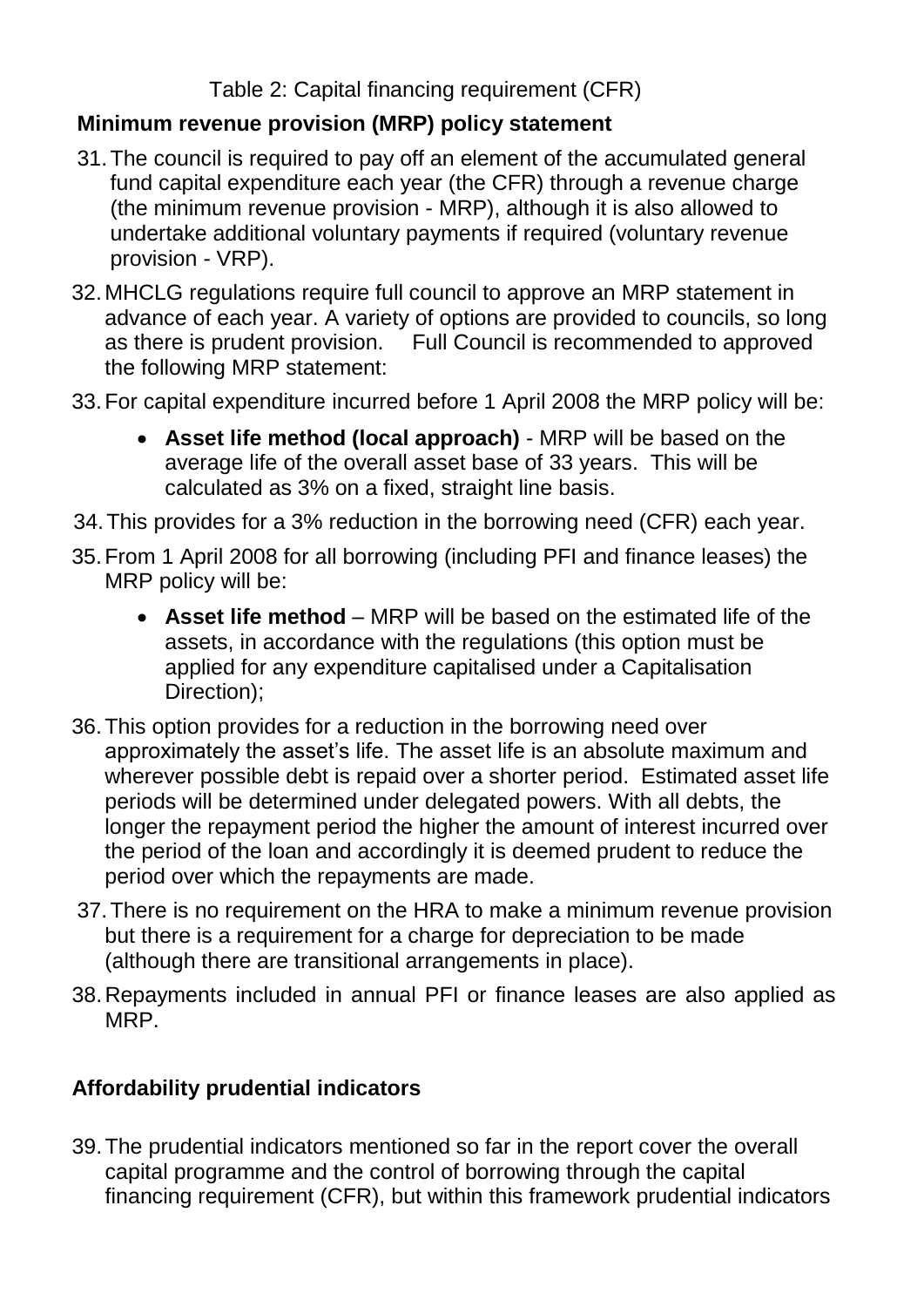are required to assess the affordability of capital investment plans. These provide an indication of the impact of the capital programme investment plans on the council's overall finances.

40.**Prudential indicator 3 - ratio of financing costs to net revenue stream.**  This indicator identifies the trend in the cost of capital (borrowing and other long-term obligation costs net of investment income) and compares it to the council's net revenue stream.

| <b>Financing</b><br><b>Costs</b> | 2019/20<br><b>Estimate</b><br>$\%$ | 2020/21<br><b>Estimate</b><br>$\%$ | 2021/22<br><b>Estimate</b><br>$\%$ | 2022/23<br><b>Estimate</b><br>$\%$ | 2023/24<br><b>Estimate</b><br>$\%$ | 2024/25<br><b>Estimate</b><br>$\%$ |
|----------------------------------|------------------------------------|------------------------------------|------------------------------------|------------------------------------|------------------------------------|------------------------------------|
| Non-HRA                          | 12.27                              | 15.86                              | 20.48                              | 21.14                              | 21.83                              | 22.64                              |
| <b>HRA</b>                       | 11.80                              | 11.59                              | 11.29                              | 10.98                              | 10.67                              | 10.40                              |
| <b>Total Ratio</b>               | 12.17                              | 14.98                              | 18.54                              | 18.95                              | 19.37                              | 19.89                              |

Table 3: Ratio of financing costs to net revenue stream

- 41.The estimates of financing costs include current commitments and the proposals in the capital budget report considered elsewhere on this agenda.
- 42.The capital prudential indicators set out above ensure that the council's capital expenditure plans are affordable, sustainable and prudent. The treasury management function ensures that cash is available to meet the council's requirements in accordance with the Local Government Act 2003 and relevant professional codes
- 43.The treasury management function involves both the forecasting of the cash flow and, where capital plans require, the organisation of approporiate borrowing facilities. The strategy covers the prudential / treasury indicators, the current and projected debt positions and the annual investment strategy.

## **Current portfolio position**

44. The council's treasury portfolio position at 31<sup>st</sup> December 2019 is detailed below in table 4:

| <b>Institution Type</b>              | <b>Principal</b> | <b>Average Rate</b> |
|--------------------------------------|------------------|---------------------|
| <b>Public Works Loan Board</b>       |                  |                     |
| $PWLB(55)$ – Money borrowed from the |                  |                     |
| Debt Management Office (Treasury     | £229.1m          | 3.63%               |
| Agency)                              |                  |                     |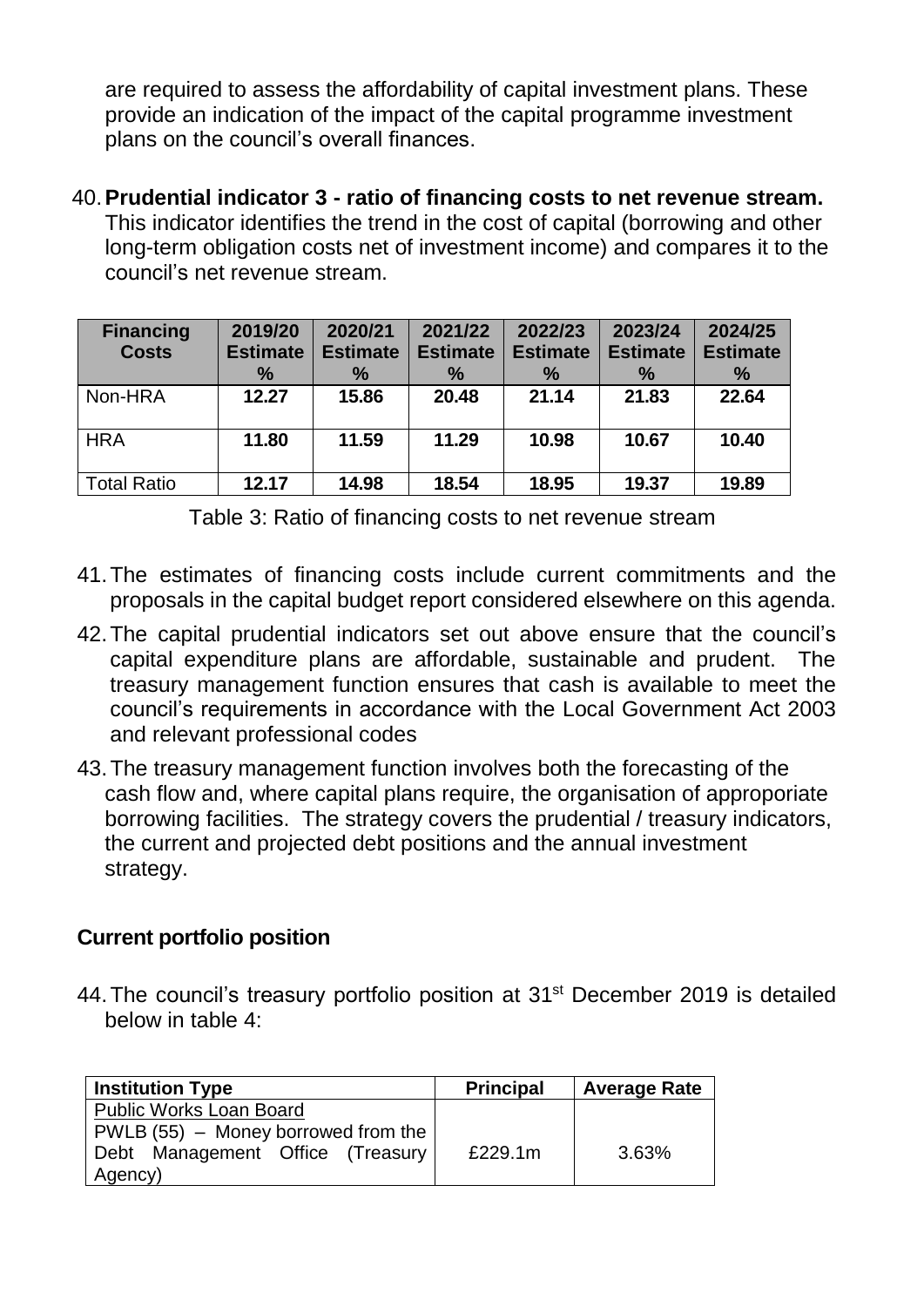| <b>Market Loans</b><br>LOBO Loans (1) - Lender Option                            |                   |       |
|----------------------------------------------------------------------------------|-------------------|-------|
| <b>Borrower Option</b>                                                           | £5.0 <sub>m</sub> | 3.88% |
| <b>West Yorkshire Combined Authority</b><br>WYCA $(4)$ – Zero interest loans the |                   |       |
| purpose of which are to help to fund York<br>Central infrastructure projects     | £2.4m             | 0.00% |
| <b>Total Gross Borrowing (GF &amp; HRA)</b>                                      | £236.5m           | 3.61% |
| <b>Total Investments</b>                                                         | £28.5m            | 0.73% |

Table 4: Current position at 31<sup>st</sup> December 2019

- 45.The council had £236.5m of fixed interest rate debt, of which £139.0m was HRA and £97.4m general fund. The cash balance available for investment was £28.5m. As the capital programme has progressed the level of cash available for investment is gradually decreasing as expected as the Council is using previously held balances to fund the programme.
- 46.Within the prudential indicators, there are a number of key indicators to ensure that the council operates its activities within well defined limits, thereby managing risk and reducing the impact of any adverse movement in interest rates. One of these is that the council needs to ensure that its total gross debt does not, except in the short term, exceed the total of the capital financing requirement (CFR) in the preceding year plus the estimates of any additional CFR for 2020/21 and the following two financial years. This allows the flexibility to borrow in advance of need but ensures that borrowing is not undertaken for revenue purposes.
- 47.**Prudential indicator 4 – external debt** Table 5 shows that the estimated gross debt position of the council does not exceed the underlying capital borrowing need. The Director of Customer & Corporate Services (s151 officer) confirms that the council complies with this prudential indicator and does not envisage difficulties for the future.

|                                | 2019/20<br><b>Estimate</b><br>£m | 2020/21<br><b>Estimate</b><br>£m | 2021/22<br><b>Estimate</b><br>£m | 2022/23<br><b>Estimate</b><br>£m | 2023/24<br><b>Estimate</b><br>£m | 2024/25<br><b>Estimate</b><br>£m |
|--------------------------------|----------------------------------|----------------------------------|----------------------------------|----------------------------------|----------------------------------|----------------------------------|
| <b>Gross projected</b><br>debt | 312.8                            | 382.7                            | 412.5                            | 438.6                            | 450.3                            | 460.2                            |
| <b>Total CFR</b>               | 437.4                            | 499.6                            | 514.5                            | 524.2                            | 518.6                            | 512.0                            |
| Under/(over)<br>borrowed       | <b>Under</b>                     | <b>Under</b>                     | <b>Under</b>                     | <b>Under</b>                     | <b>Under</b>                     | <b>Under</b>                     |

Table 5: External debt< capital financing requirement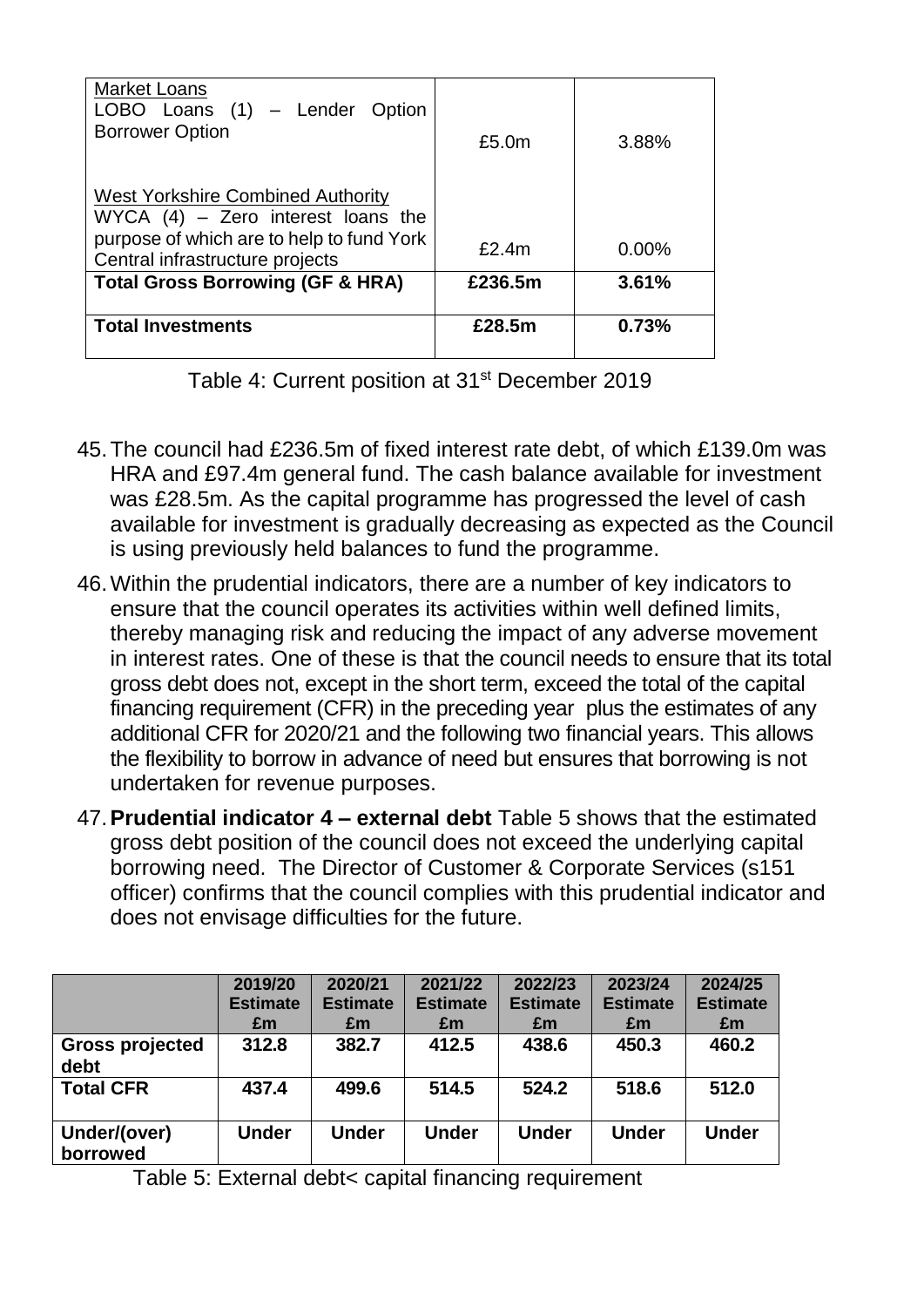48.Table 5 shows a gap between actual and estimated borrowing and the CFR (driven by the use of internal funds to finance capital expenditure). The decision as to whether to continue to do this will take into account current assumptions on borrowing rates and levels of internal reserves and balances held by the council. The figures above show a decrease in the gap between CFR and external debt as borrowing is taken to support capital expenditure, however this will be determined by the s151 officer and the figure above is a current broad assumption. Actual borrowing will be determined by the circumstances that prevail at the time on borrowing rates and levels of cash balances.

## **Prudential indicators: limits on authority to borrow**

49.**Prudential indicator 5A – authorised borrowing limit** - It is a statutory duty under Section 3 (1) of the Local Government Act 2003 and supporting regulations, for the council to determine and keep under review how much it can afford to borrow. This amount is termed the "authorised borrowing limit", and represents a control on the maximum level of debt. This is a limit beyond which external debt is prohibited, and this limit needs to be set or revised by the full council. It reflects the level of external debt, which, while not desired, could be afforded in a short term period of 12 months, but is not sustainable in the longer term.

| <b>Authorised</b><br>Limit     | 2019/20<br><b>Estimate</b><br>£m                  | 2020/21<br><b>Estimate</b><br>£m | 2021/22<br><b>Estimate</b><br>£m | 2022/23<br><b>Estimate</b><br>£m | 2023/24<br><b>Estimate</b><br>£m | 2024/25<br><b>Estimate</b><br>£m |
|--------------------------------|---------------------------------------------------|----------------------------------|----------------------------------|----------------------------------|----------------------------------|----------------------------------|
| <b>Gross projected</b><br>debt | 312.8                                             | 382.7                            | 412.5                            | 438.6                            | 450.3                            | 460.2                            |
| <b>Total CFR</b>               | 437.4                                             | 499.6                            | 514.5                            | 524.2                            | 518.6                            | 512.0                            |
| Operational<br><b>Boundary</b> | 463.2<br>(£463.2m<br>set at 19/20<br>Strategy)    | 509.6                            | 524.5                            | 534.2                            | 528.6                            | 522.0                            |
| Other long term<br>liabilities | 30.0                                              | 30.0                             | 30.0                             | 30.0                             | 30.0                             | 30.00                            |
| <b>Total</b>                   | 493.2<br>(£493.2m<br>Set at<br>19/20<br>Strategy) | 539.6                            | 554.5                            | 564.2                            | 558.6                            | 552.0                            |

Table 6: Authorised borrowing limit

50.**Prudential indicator 5B – operational boundary**. In addition to the "authorised borrowing limit", the operational boundary is the maximum level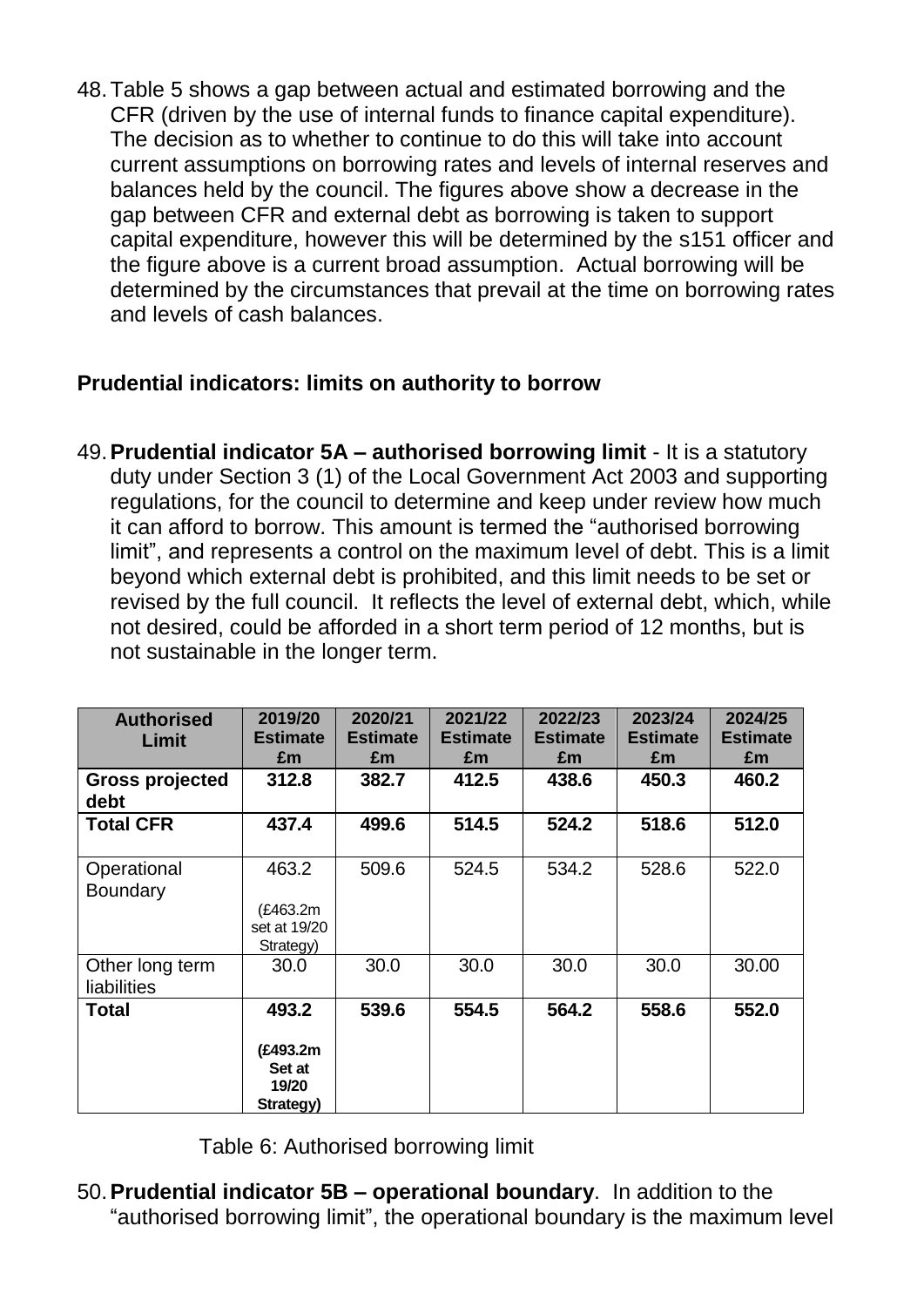of debt allowed for on an ongoing operational purpose. In most cases, this would be a similar figure to the CFR, but may be lower or higher depending on the levels of actual debt.

| <b>Operational</b><br><b>Boundary</b> | 2019/20<br><b>Estimate</b><br>£m                  | 2020/21<br><b>Estimate</b><br>£m | 2021/22<br><b>Estimate</b><br>£m | 2022/23<br><b>Estimate</b><br>£m | 2023/24<br><b>Estimate</b><br>£m | 2024/25<br><b>Estimate</b><br>£m |
|---------------------------------------|---------------------------------------------------|----------------------------------|----------------------------------|----------------------------------|----------------------------------|----------------------------------|
| <b>Gross projected</b><br>debt        | 312.8                                             | 382.7                            | 412.5                            | 438.6                            | 450.3                            | 460.2                            |
| <b>Total CFR</b>                      | 437.4                                             | 499.6                            | 514.5                            | 524.2                            | 518.6                            | 512.0                            |
| Short term<br>liquidity               | 10.0                                              | 10.0                             | 10.0                             | 10.0                             | 10.0                             | 10.0                             |
| <b>Total</b>                          | 463.2<br>(£463.2m<br>set at<br>19/20<br>Strategy) | 509.6                            | 524.5                            | 534.2                            | 528.6                            | 522.0                            |

Table 7: Operational boundary

## **Prospects for interest rates**

51.Current interest rates and the future direction of both long term and short term interest rates have a major influence on the overall treasury management strategy and affects both investment and borrowing decisions. To facilitate treasury management officers in making informed investment and borrowing decisions, the council has appointed Link Asset Services as its treasury adviser. Part of their service is to assist the council in formulating a view on interest rates. Table 9 below gives Link's central view:

|          | <b>Bank rate</b><br>$\%$ | <b>PWLB borrowing rates %</b><br>(including certainty rate adjustment) |         |         |  |  |
|----------|--------------------------|------------------------------------------------------------------------|---------|---------|--|--|
|          |                          | 5 year                                                                 | 25 year | 50 year |  |  |
| Mar 2020 | 0.75                     | 2.40                                                                   | 3.30    | 3.20    |  |  |
| Dec 2020 | 0.75                     | 2.50                                                                   | 3.50    | 3.40    |  |  |
| Mar 2021 | 1.00                     | 2.60                                                                   | 3.60    | 3.50    |  |  |
| Dec 2021 | 1.00                     | 2.90                                                                   | 3.80    | 3.70    |  |  |
| Mar 2022 | 1.00                     | 2.90                                                                   | 3.90    | 3.80    |  |  |
| Dec 2022 | 1.25                     | 3.20                                                                   | 4.10    | 4.00    |  |  |
| Mar 2023 | 1.25                     | 3.20                                                                   | 4.10    | 4.00    |  |  |

52. The above forecasts have been based on an assumption that there is an agreed deal on Brexit, including agreement on the terms of trade between the UK and EU, at some point in time. The result of the general election has removed much uncertainty around this major assumption. However, it does not remove uncertainty around whether agreement can be reached with the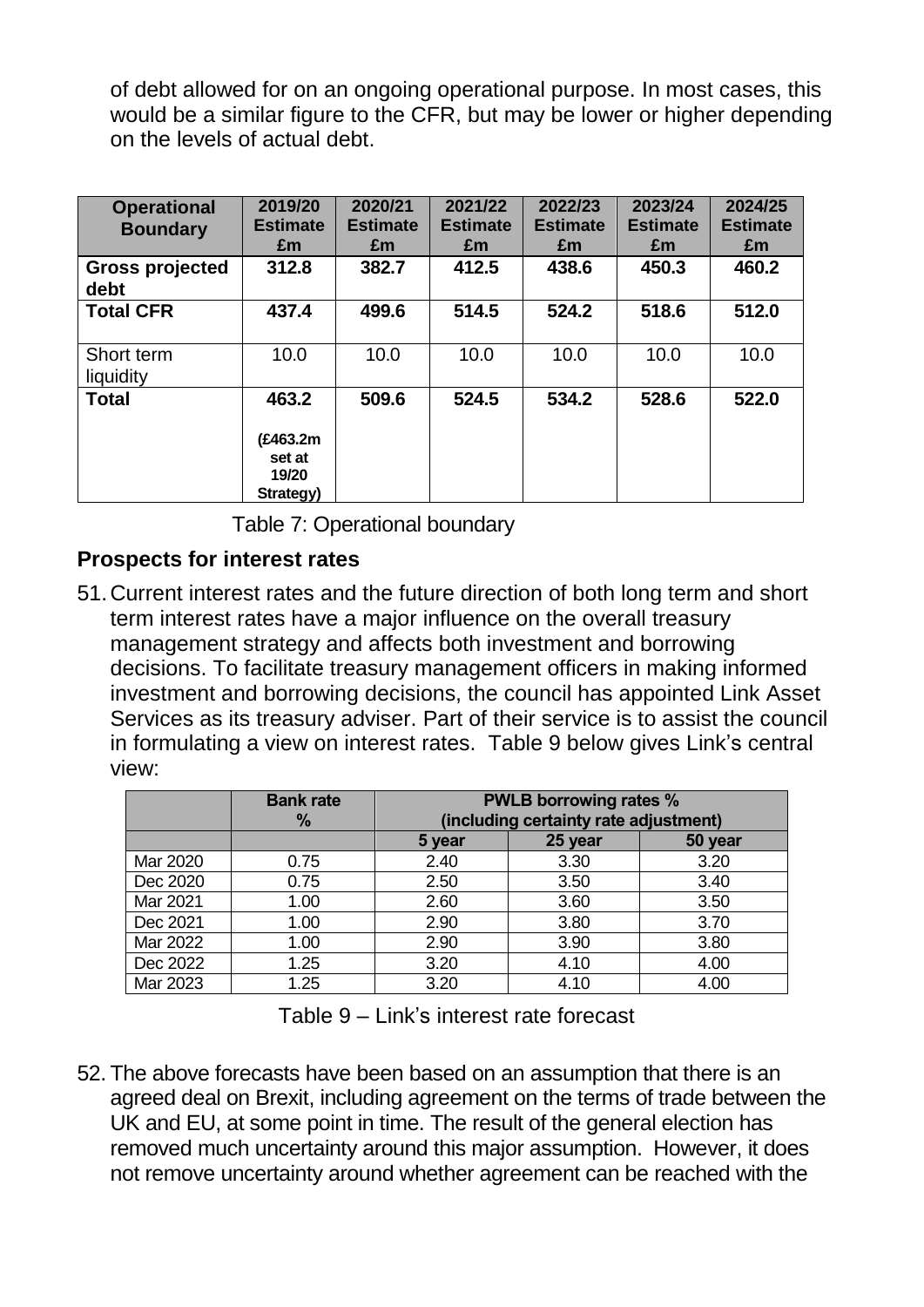EU on a trade deal within the short time to December 2020, as the prime minister has pledged.

- 53. It has been little surprise that the Monetary Policy Committee (MPC) has left Bank Rate unchanged at 0.75% so far in 2019 due to the ongoing uncertainty over Brexit and the outcome of the general election. In its meeting on 7 November, the MPC became more dovish due to increased concerns over the outlook for the domestic economy if Brexit uncertainties were to become more entrenched, and for weak global economic growth: if those uncertainties were to materialise, then the MPC were likely to cut Bank Rate. However, if they were both to dissipate, then rates would need to rise at a "gradual pace and to a limited extent". Brexit uncertainty has had a dampening effect on UK GDP growth in 2019, especially around mid-year. There is still some residual risk that the MPC could cut Bank Rate as the UK economy is still likely to only grow weakly in 2020 due to continuing uncertainty over whether there could effectively be a no deal Brexit in December 2020 if agreement on a trade deal is not reached with the EU. Until that major uncertainty is removed, or the period for agreeing a deal is extended, it is unlikely that the MPC would raise Bank Rate.
- 54. The overall longer run future trend is for gilt yields, and consequently PWLB rates, to rise, albeit gently. From time to time, gilt yields, and therefore PWLB rates, can be subject to exceptional levels of volatility due to geo-political, sovereign debt crisis, emerging market developments and sharp changes in investor sentiment. Such volatility could occur at any time during the forecast period.
- 55. In addition, PWLB rates are subject to ad hoc decisions by H.M. Treasury to change the margin over gilt yields charged in PWLB rates: such changes could be up or down. It is not clear that if gilt yields were to rise back up again by over 100bps within the next year or so, whether H M Treasury would remove the extra 100 bps margin implemented on 9.10.19.
- 56. Economic and interest rate forecasting remains difficult with so many influences weighing on UK gilt yields and PWLB rates. The above forecasts, (and MPC decisions), will be liable to further amendment depending on how economic data and developments in financial markets transpire over the next year. Geopolitical developments, especially in the EU, could also have a major impact. Forecasts for average investment earnings beyond the three-year time horizon will be heavily dependent on economic and political developments.

#### **Investment and borrowing rates**

- 57. Investment returns are likely to remain low during 2020/21 with little increase in the following two years.
- 58. Borrowing interest rates were on a major falling trend during the first half of 2019/20 but then increased by 100bps on  $9<sup>th</sup>$  October 2019. The policy of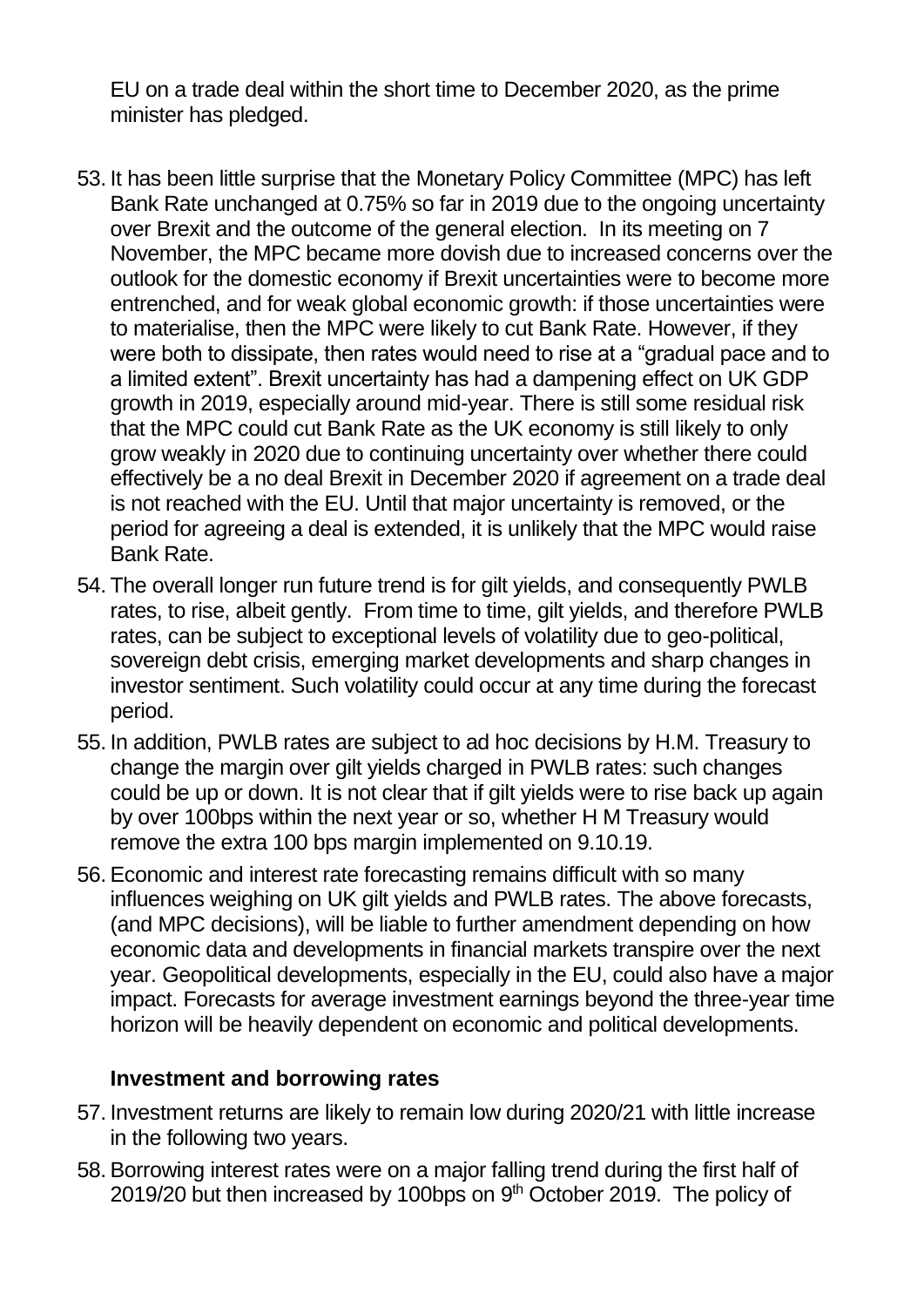avoiding new borrowing by running down spare cash balances has served well over the last few years. However, this needs to be carefully reviewed to avoid incurring higher borrowing costs in the future when authorities may not be able to avoid new borrowing to finance capital expenditure and/or the refinancing of maturing debt.

59. There will remain a cost of carry to any new long-term borrowing that causes a temporary increase in cash balances as this position will, most likely, incur a revenue cost – the difference between borrowing costs and investment returns.

## **Borrowing strategy**

- 60. The borrowing strategy takes into account the borrowing requirement, the current economic and market environments and is also influenced by the interest rate forecast. The council is currently maintaining an under-borrowed position. This means that the capital borrowing need (the capital financing requirement), has not been fully funded with loan debt as cash supporting the council's reserves, balances and cash flow has been used as a temporary measure. This strategy remains prudent as investment returns are low and counterparty risk is still an issue that needs to be considered. Consideration will also be given to the maturity profile of the debt portfolio so the council is not exposed to the concentration of debt being in any one year.
- 61.Against this background and the risks within the economic forecast, caution will be adopted with the treasury operations. The section 151 officer will monitor interest rates in financial markets and adopt a pragmatic approach to changing circumstances:
	- if it was felt that there was a significant risk of a sharp fall in long and short term rates, e.g. due to a marked increase of risks around relapse into recession or of risks of deflation, then long term borrowings will be postponed, and potential rescheduling from fixed rate funding into short term borrowing will be considered.
	- if it was felt that there was a significant risk of a much sharper rise in long and short term rates than that currently forecast, perhaps arising from a greater than expected increase in world economic activity or a sudden increase in inflation risks, then the portfolio position will be re-appraised with the likely action that fixed rate funding will be drawn whilst interest rates are lower than they are projected to be in the next few years.
- 62. The HRA strategy for borrowing will be the same as the borrowing strategy described above for the whole council. The HRA Business Plan will guide and influence the overall HRA borrowing strategy.
- 63. All decisions will be reported to the appropriate decision making body (Executive and Audit and Governance Committee) at the next available opportunity.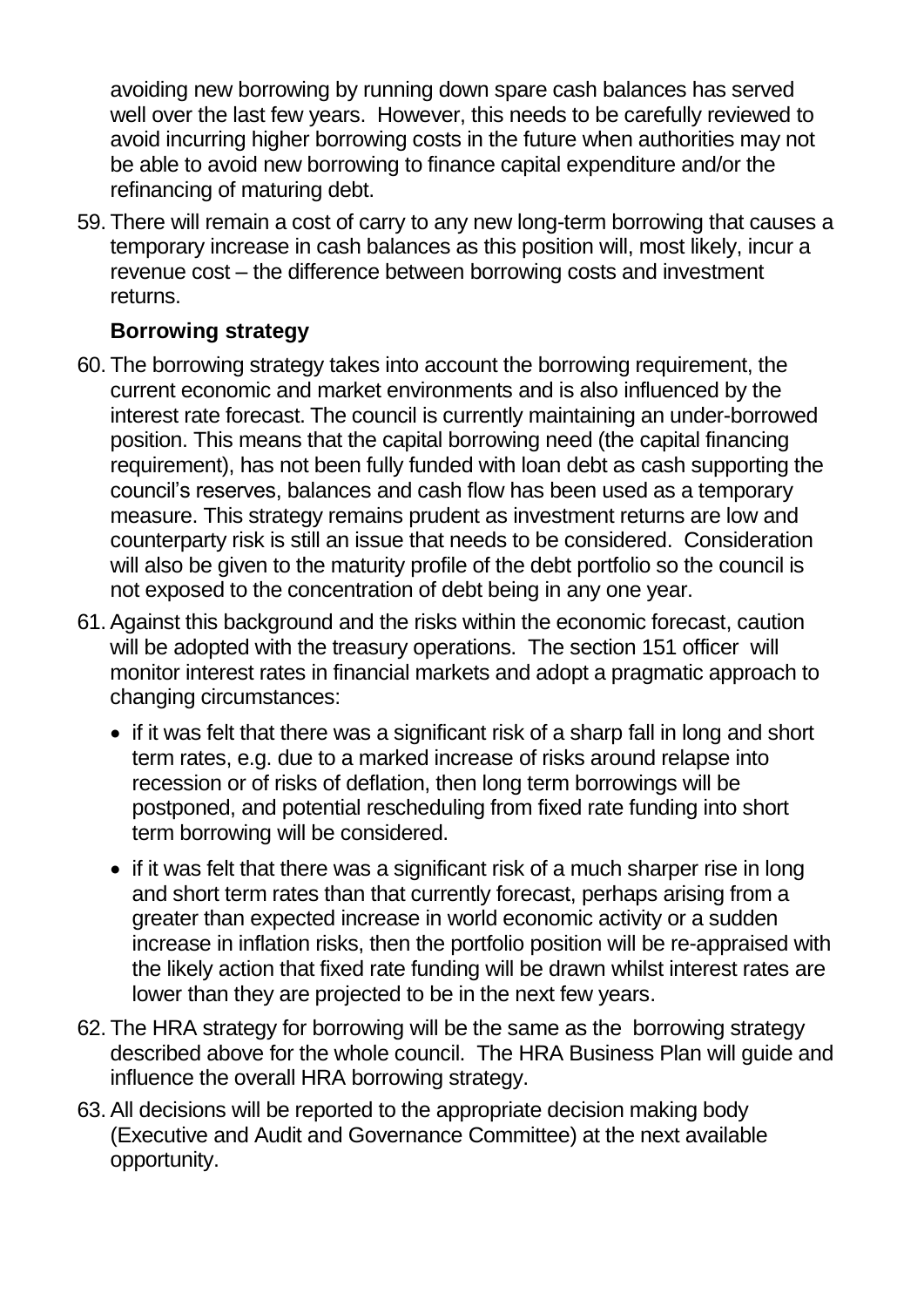# **Prudential Indicator 6 – Maturity of borrowing**

- 64.Officers will monitor the balance between variable and fixed interest rates for borrowing and investments to ensure the council is not exposed to adverse fluctuations in fixed or variable interest rate movements. This is likely to reflect higher fixed interest rate borrowing if the borrowing need is high or fixed interest rates are likely to increase, a higher variable rate exposure if fixed interest rates are expected to fall. Conversely if shorter term interest rates are likely to fall, investments may be fixed earlier, or kept shorter if short term investment rates are expected to rise.
- 65.The balance between variable rate debt and variable rate investments will be monitored as part of the overall treasury function in the context of the overall financial instruments structure and any under or over borrowing positions. The council does not currently have any variable rate debt.
- 66.The upper and lower limits for the maturity structure of fixed rate borrowing are set out below (with actual split for the current financial year included for comparison). This gross limit is set to reduce the council's exposure to large fixed rate sums falling due for refinancing in a confined number of years.

| <b>Maturity structure of borrowing</b> |       |              |             |            |  |  |  |
|----------------------------------------|-------|--------------|-------------|------------|--|--|--|
|                                        | Lower | <b>Upper</b> | 2019/20     | 2019/20    |  |  |  |
|                                        |       |              | Debt $(\%)$ | Debt $(f)$ |  |  |  |
| Under 12 months                        | $0\%$ | 30%          | 6%          | £15.0m     |  |  |  |
| 12 months to 2 years                   | $0\%$ | 30%          | 2%          | £4.0m      |  |  |  |
| 2 years to 5 years                     | $0\%$ | 40%          | 8%          | £18.9m     |  |  |  |
| 5 years to 10 years                    | 0%    | 40%          | 30%         | £71.6m     |  |  |  |
| 10 years and above                     | 30%   | 90%          | 54%         | £126.9m    |  |  |  |
| <b>Total Borrowing</b>                 |       | 100%         | £236.4m     |            |  |  |  |

Table 10: Maturity structure of borrowing at 31<sup>st</sup> December 2019

## **Policy on borrowing in advance of need**

- 67.The Council will not borrow more than or in advance of its needs purely in order to profit from the investment of the extra sums borrowed. Any decision to borrow in advance will be within forward approved Capital Financing Requirement estimates, and will be considered carefully to ensure that value for money can be demonstrated and that the Council can ensure the security of such funds..
- 68.Borrowing in advance will be made within the constraints of the CIPFA Prudential Code that:
	- It will be limited to no more than 50% of the expected increase in borrowing need (CFR) over the three year planning period; and
	- The authority would not look to borrow more than 36 months in advance of need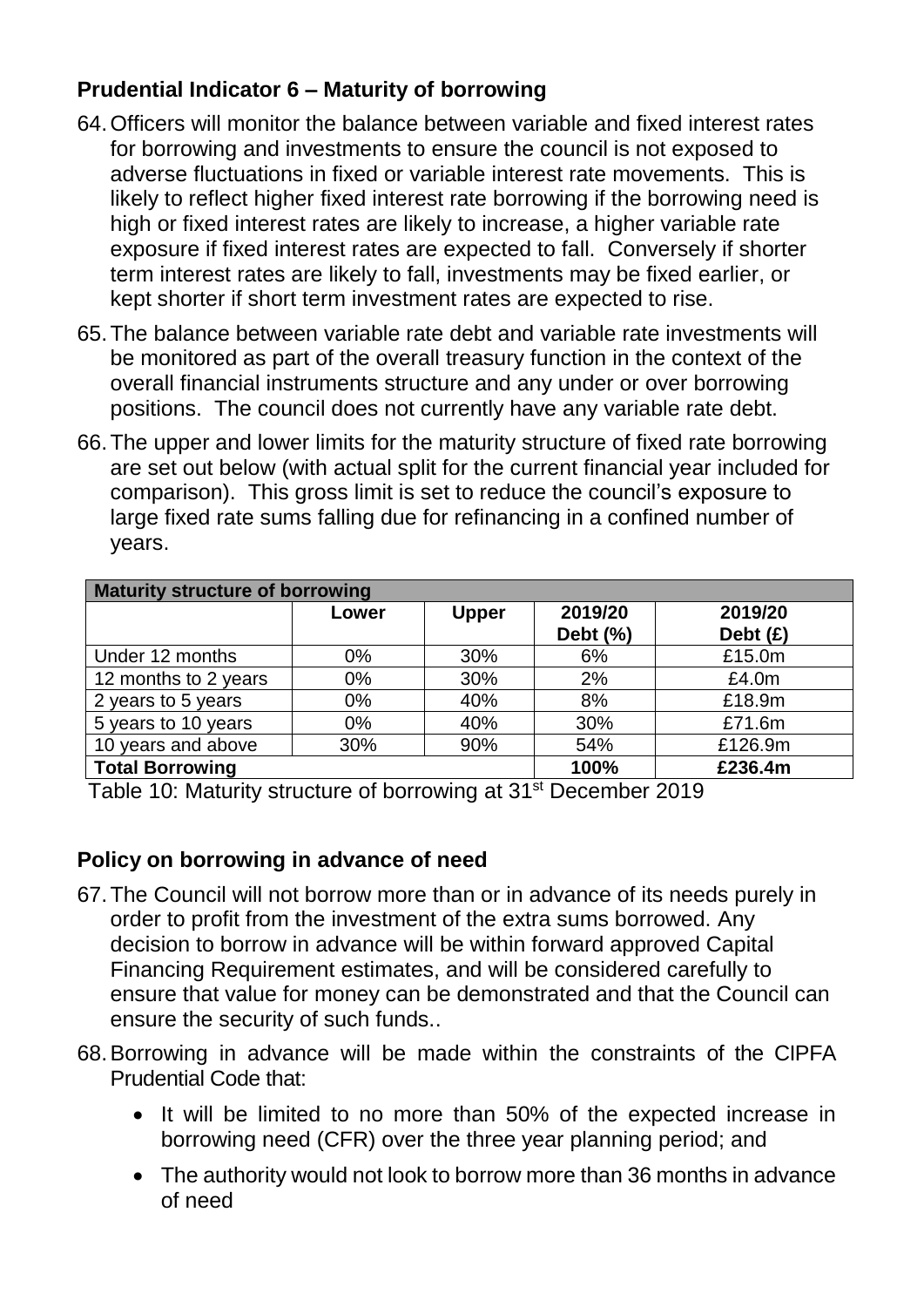69.Risks associated with any borrowing in advance activity will be subject to prior appraisal and subsequent reporting through the mid-year or annual reporting mechanism.

# **Debt rescheduling**

- 70.Rescheduling of current borrowing in our debt portfolio is unlikely to occur as the 100bps increase in PWLB rates only applied to new borrowing rates and not to premature debt repayment rates.
- 71.If rescheduling was done, it will be reported to the Executive / Audit & Governance Committee at the earliest meeting following its action.

## **Municipal Bond Agency**

72.The establishment of the UK Municipal Bonds Agency was led by the Local Government Association (LGA) following the 2010 Autumn Statement which resulted in higher PWLB rates, greatly increasing the cost of new borrowing and refinancing. The purpose of the Agency is to deliver cheaper capital finance to local authorities. It will do so via periodic bond issues and by facilitating greater inter-authority lending. The Agency is wholly owned by 56 local authorities and the LGA. The council is a shareholder in the Agency with a total investment of £40k and will make use of this new source of borrowing as and when appropriate.

#### **Annual investment strategy**

#### **Investment policy – management of risk**

- 73.The MHCLG and CIPFA have extended the meaning of 'investments' to include both financial and non-financial investments. This report deals solely with financial investments, (as managed by the treasury management team). Non-financial investments, essentially the purchase of income yielding assets, are covered in the Capital Strategy, (a separate report).
- 74.The Council's investment policy has regard to the following:
	- MHCLG's Guidance on Local Government Investments ("the Guidance")
	- CIPFA Treasury Management in Public Services Code of Practice and Cross Sectoral Guidance Notes 2017 ("the Code")
	- CIPFA Treasury Management Guidance Notes 2018
- 75.The Council's investment priorities will be security first, portfolio liquidity second and then yield, (return).
- 76.The above guidance from the MHCLG and CIPFA place a high priority on the management of risk. This authority has adopted a prudent approach to managing risk and defines its risk appetite by the following means:
	- i. Minimum acceptable credit criteria are applied in order to generate a list of highly creditworthy counterparties. This also enables diversification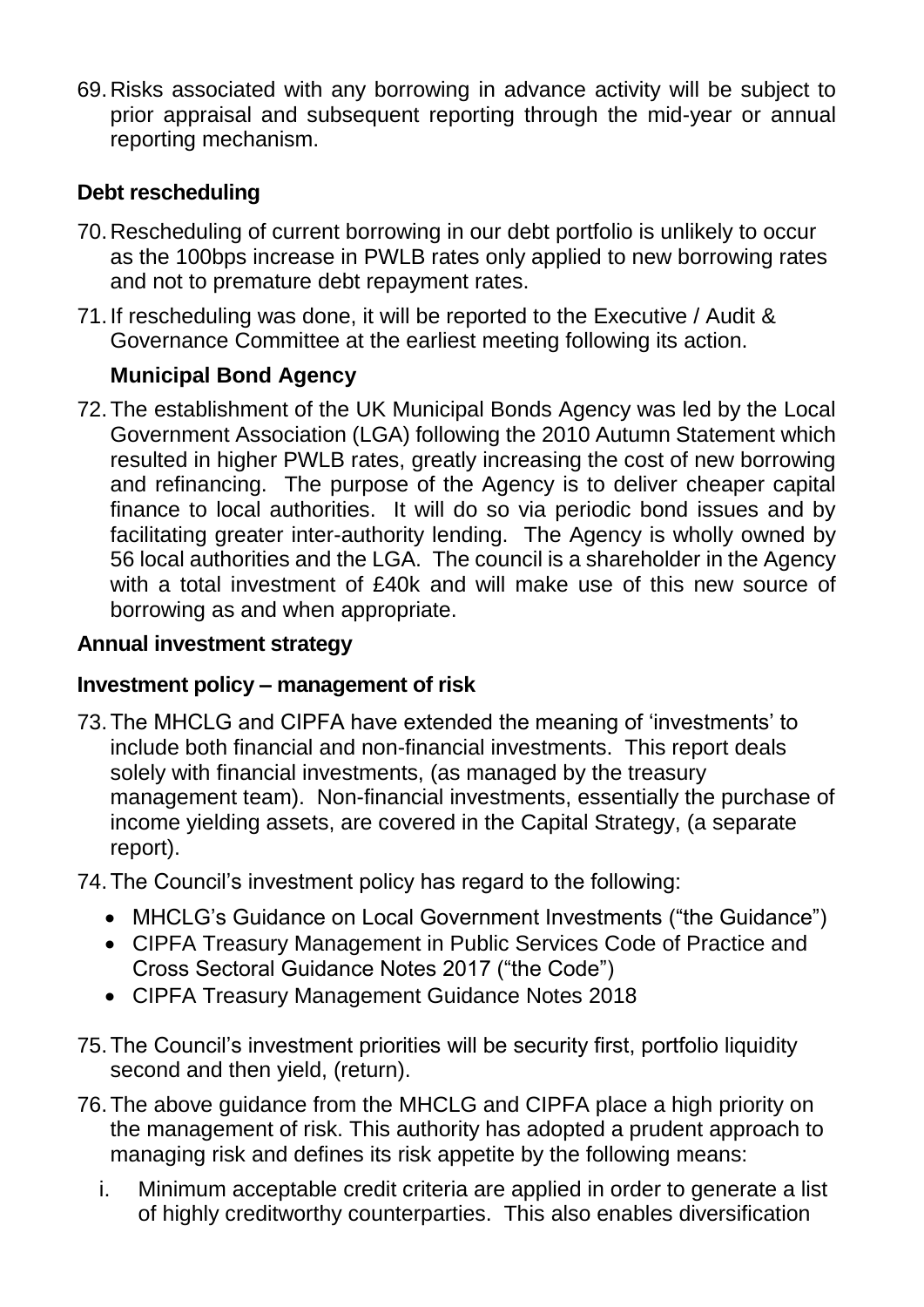and thus avoidance of concentration risk. The key ratings used to monitor counterparties are the short term and long-term ratings.

- ii. Other information: ratings will not be the sole determinant of the quality of an institution; it is important to continually assess and monitor the financial sector on both a micro and macro basis and in relation to the economic and political environments in which institutions operate. The assessment will also take account of information that reflects the opinion of the markets. To achieve this consideration the Council will engage with its advisors to maintain a monitor on market pricing such as "credit default swaps" and overlay that information on top of the credit ratings.
- iii. Other information sources used will include the financial press, share price and other such information pertaining to the banking sector in order to establish the most robust scrutiny process on the suitability of potential investment counterparties.
- iv. This authority has defined the list of types of investment instruments that the treasury management team are authorised to use. There are two lists in annex B under the categories of 'specified' and 'non-specified' investments.
	- Specified investments are those with a high level of credit quality and subject to a maturity limit of one year.
	- Non-specified investments are those with less high credit quality, may be for periods in excess of one year, and/or are more complex instruments which require greater consideration by members and officers before being authorised for use.
- v. Lending limits, (amounts and maturity), for each counterparty will be set through applying the matrix
- vi. tables in annex B.
- vii. Transaction limits are set for each type of investment.
- viii. Investments will only be placed with counterparties from countries with a specified minimum sovereign rating, (see annex C).
- ix. This authority has engaged external consultants, (see paragraphs 19 to 21), to provide expert advice on how to optimise an appropriate balance of security, liquidity and yield, given the risk appetite of this authority in the context of the expected level of cash balances and need for liquidity throughout the year.
- x. All investments will be denominated in sterling.
- xi. As a result of the change in accounting standards for 2018/19 under IFRS 9, this authority will consider the implications of investment instruments which could result in an adverse movement in the value of the amount invested and resultant charges at the end of the year to the General Fund. (In November 2018, the Ministry of Housing,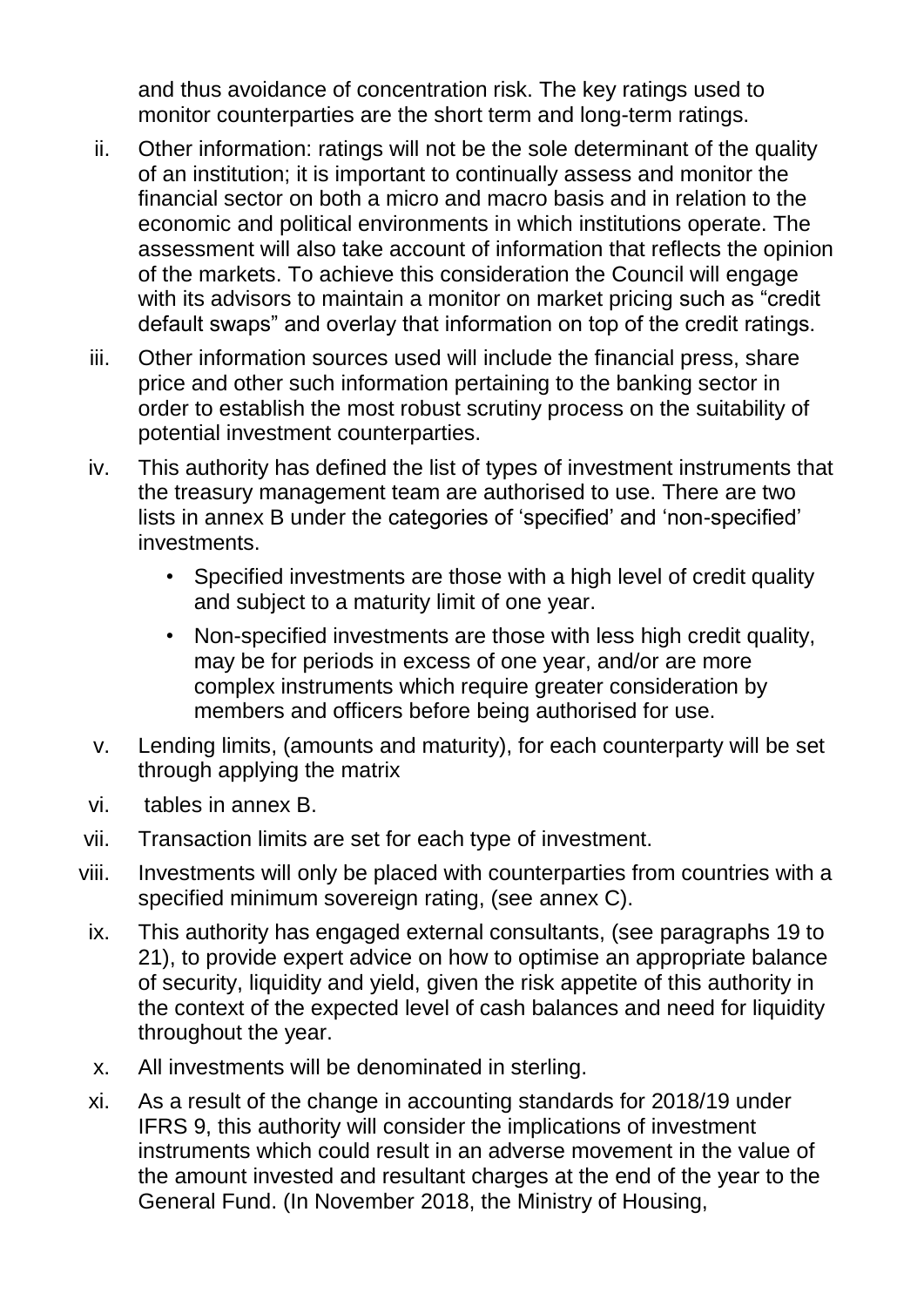Communities and Local Government, (MHCLG), concluded a consultation for a temporary override to allow English local authorities time to adjust their portfolio of all pooled investments by announcing a statutory override to delay implementation of IFRS 9 for five years commencing from 1.4.18.)

77.However, this authority will also pursue value for money in treasury management and will monitor the yield from investment income against appropriate benchmarks for investment performance, (see paragraph 93). Regular monitoring of investment performance will be carried out during the year.

## **Responsible investments**

- 78.This is a topic of increasing interest. However, investment guidance, both statutory and from CIPFA, makes clear that all investments must adopt SLY principles – security, liquidity and yield: any other ethical issues must play a subordinate role to those priorities.
- 79.Link Asset Services is looking at ways in which they can incorporate these factors into their creditworthiness assessment service, but with a lack of consistency, as well as coverage, they continue to review the options and will update as progress is made.
- 80.The Council has determined that the FTSE4Good index is a suitable measure to enable the inclusion of these measures within our investment criteria. The majority of the the banks and building socieities we invest with directly are included in the top 50 UK companies listed on this index. However, there is currently no index that covers money market funds, or any non UK banks, so the index does not fully cover all our counterparties.
- 81.To be included in the FTSE4Good Index, companies must, for example, support human rights, have good relationships with the various stakeholders, make progress to become environmentally sustainable, ensure good labour standards not only for their own company but for companies that supply them as well, and fight bribery and corruption. An independent committee of experts develop the criteria and regularly update and review conformity to their Ethical, Social and Governance (ESG) standards.
- 82.Companies automatically excluded from the index series are tobacco companies, manufacturers of nuclear weapon systems, manufacturers of whole weapons systems, utilities involved in producing electricity from nuclear power, and businesses involved in the mining or processing of uranium. Oil and gas companies are not dismissed out-of-hand; instead, they are evaluated based on their efforts to reduce production of fossil fuels and evolve their business into more environmentally-friendly operations.
- 83. In future a 4<sup>th</sup> criteria to consider the FTSE4Good index, or any suitable alternative responsible investment index to be decided by the s151 officer,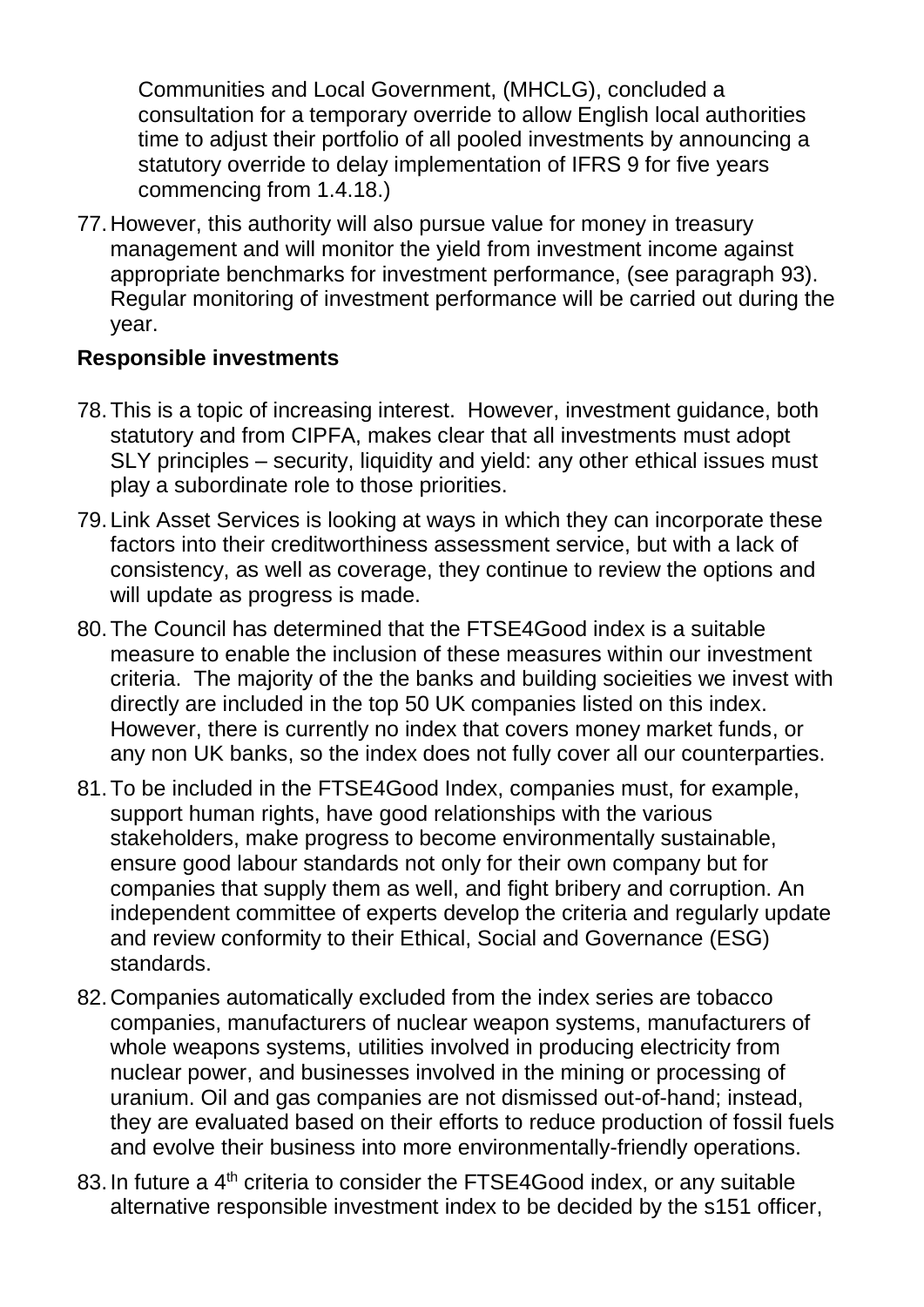will be applied to all investments to ensure that the issues outlined above are considered and this report asks members to approve this formal amendment to the Treasury Strategy.

# **Creditworthiness policy**

- 84.This council applies the creditworthiness service provided by Link Asset Services. This service employs a sophisticated modeling approach with credit ratings from the three main credit rating agencies - Fitch, Moody's and Standard and Poor's. The credit ratings of counterparties are supplemented with the following overlays:
	- credit watches and credit outlooks from credit rating agencies
	- CDS spreads to give early warning of likely changes in credit ratings
	- sovereign ratings to select counterparties from only the most creditworthy countries
- 85.This approach combines credit ratings, credit watches, credit outlooks in a weighted scoring system which is then combined with an overlay of CDS (credit default swap) spreads for which the end product is a series of colour code bands, which indicate the relative creditworthiness of counterparties. These colour codes are also used by the council to determine the duration for investments. The council will therefore use counterparties within the following durational bands:
	- Yellow<sup>\*</sup> 5 years
	- Purple 2 years
	- Blue 1 year (only applies to nationalised or part nationalised UK Banks)
	- Orange 1 year
	- Red 6 months
	- Green 100 days
	- No colour not to be used

*\*The yellow category is for UK Government debt or its equivalent (government backed securities) AAA rated funds*

- 86.The Link Asset Services creditworthiness model uses a wider array of information than just primary ratings and by using a risk weighted scoring system, does not give undue weighting to just one agency's ratings.
- 87.Typically the minimum credit ratings criteria the council use will be a short term rating (Fitch or equivalents) of F1 and Long Term rating A-. There may be occasions when the counterparty ratings from one rating agency are marginally lower than these ratings but may still be used. In these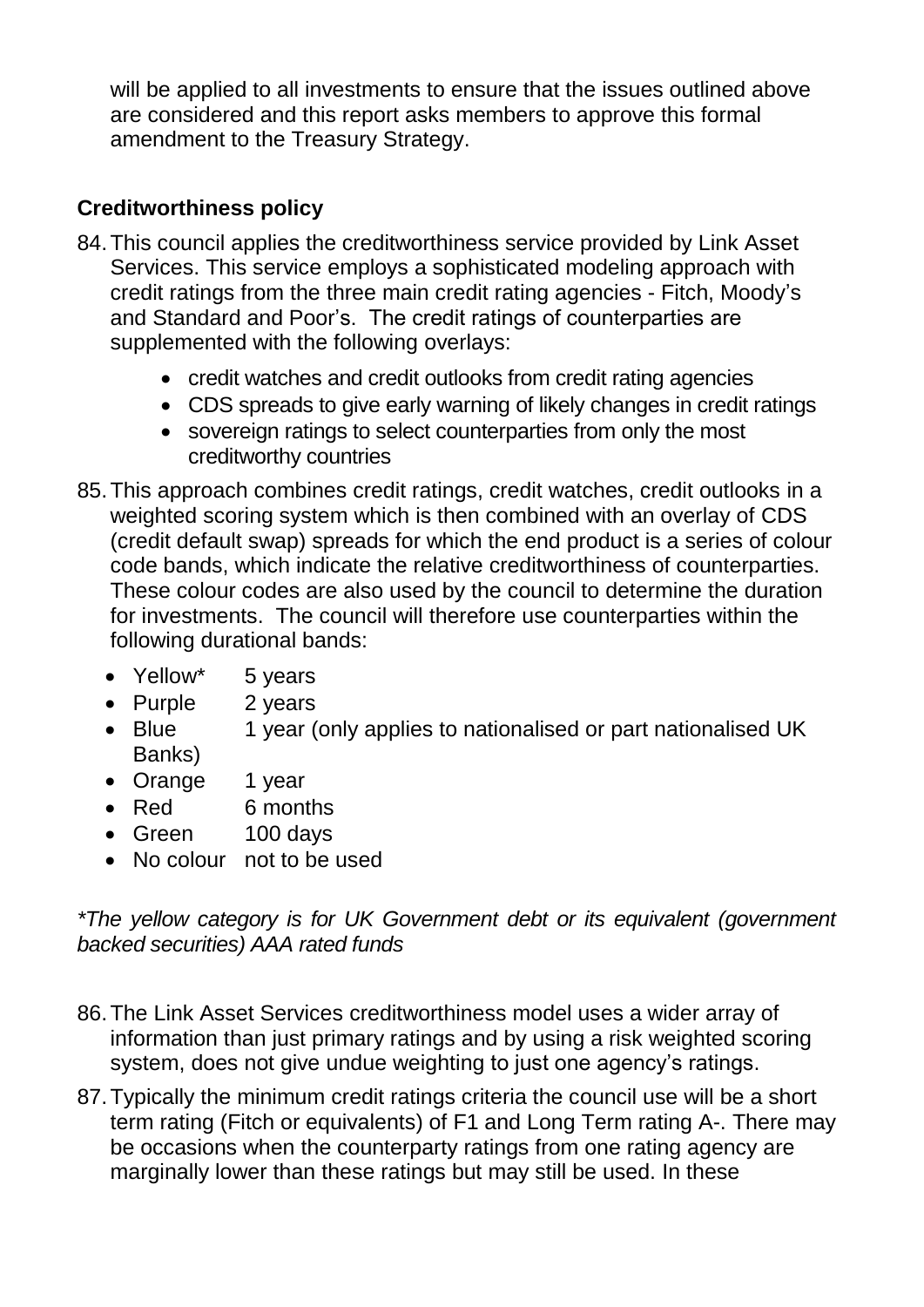instances consideration will be given to the whole range of ratings available, or other topical market information, to support their use.

- 88.All credit ratings are monitored on a daily basis. The council is alerted to changes to ratings of all three agencies through its use of the Link Asset Services creditworthiness service<sup>:</sup>
	- If a downgrade results in the counterparty/investment scheme no longer meeting the council's minimum criteria, its further use as a new investment will be withdrawn immediately.
	- In addition to the use of credit ratings the council will be advised of information in movements in credit default swap against the iTraxx benchmark and other market data on a weekly basis. Extreme market movements may result in downgrade of an institution or removal from the councils lending list.
- 89.Although sole reliance is not placed on the use of this external service, as the council uses market data and market information, information on government support for banks and the credit ratings of that supporting government, the suitability of each counterparty is based heavily on advice from Link.
- 90.Whilst the council has determined that it will not limit investments to UK banks, it will only use approved counterparties from countries with a minimum sovereign credit rating of AA- from Fitch (or equivalent from other agencies if Fitch does not provide). The list of countries that qualify using this credit criteria as at the date of this report are shown in annex C. This list will be added to or deducted from by officers should ratings change in accordance with this policy.

#### **Investment strategy**

- 91.Investments will be made with reference to the core balance and cash flow requirements and the outlook for short-term interest rates (i.e. rates for investments up to 12 months). Greater returns are usually obtainableby investing for longer periods. While most cash balances are required in order to manage ups and downs of cash flow, where cash sums can be identified that could be invested for longer periods, the value to be obtained from longer term investments will be carefully assessed.
- 92.On the assumption that the UK and EU agree a Brexit deal, including the terms of trade, by the end of 2020 or soon after, then Bank rate is forecast to increase slowly over the next few years to reach 1% by quarter 1 2023. Bank rate forecasts for financial year ends (March) are:

| 0.75%    |
|----------|
| $1.00\%$ |
| 1.25%    |
|          |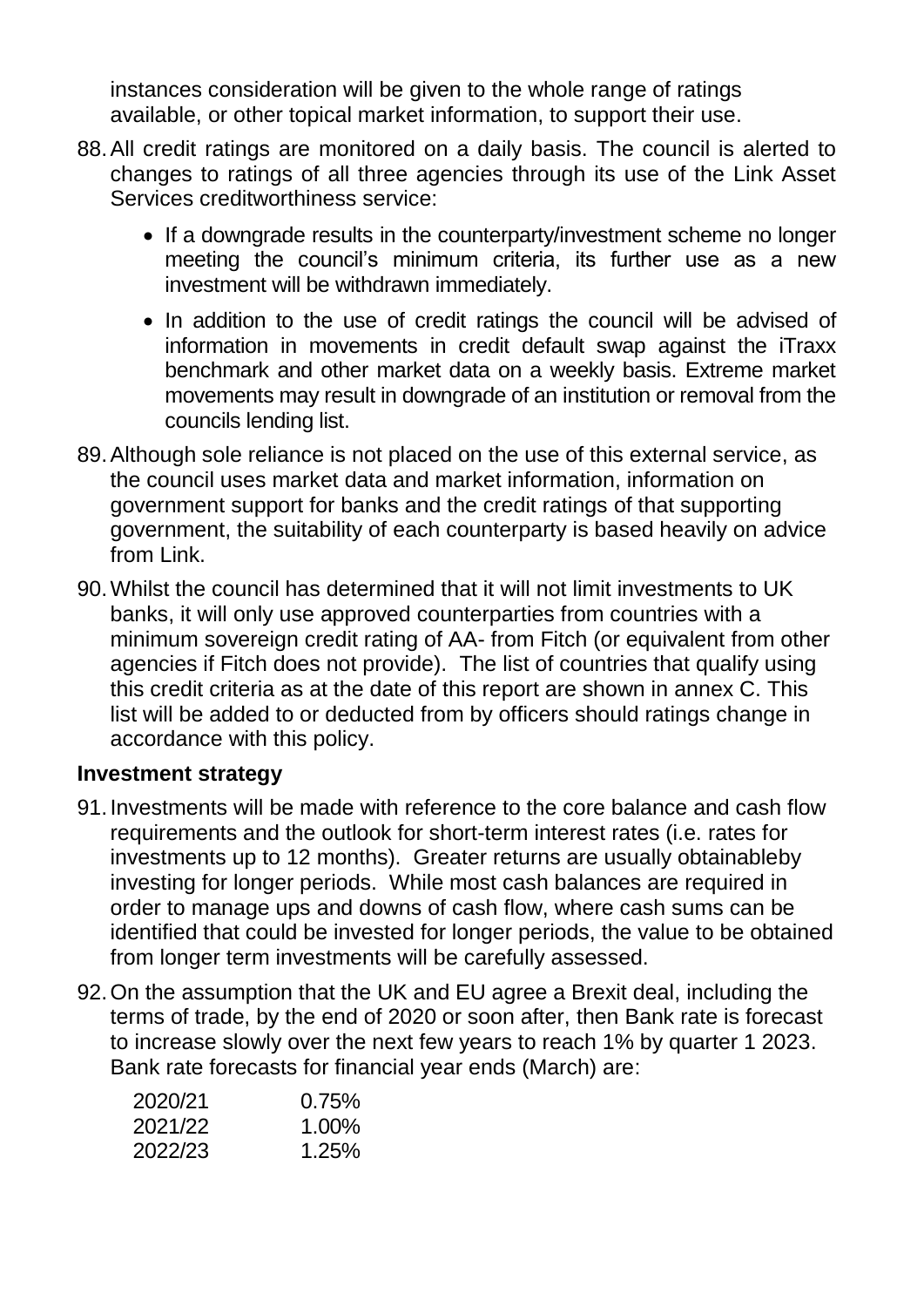- 93.For its cash flow generated balances, the council will seek to utilise a combination of business reserve accounts (call accounts), short notice accounts, short dated fixed term deposits and money market funds. In addition, the council will look for investment opportunities in longer dated term deals with specific counterparties that offer enhanced rates for local authority investment. All investment will be undertaken in accordance with the creditworthiness policy set out above.
- 94.The council will use an investment benchmark to assess the performance of its investment portfolio of 7 day LIBID rate. These benchmarks are simple guides to maximum risk, so they may be breached from time to time depending on movements in interest rates and counter party criteria. The purpose of the benchmark is that officers will monitor the current and trend position and amend the operational strategy to manage risk as conditions change.
- 95.**Prudential indicator 7** total principal investment funds invested for greater than 364 days. This limits is set with regards to the council's liquidity requirements and are based on the availability of funds after each year-end. A maximum principal sum to be invested for greater than 364 days is £15m.

|                                                                     | 2019/20         | 2020/21         | 2021/22         | 2022/23         | 2023/24         | 2024/25         |
|---------------------------------------------------------------------|-----------------|-----------------|-----------------|-----------------|-----------------|-----------------|
|                                                                     | <b>Estimate</b> | <b>Estimate</b> | <b>Estimate</b> | <b>Estimate</b> | <b>Estimate</b> | <b>Estimate</b> |
|                                                                     | £m              | £m              | £m              | £m              | £m              | £m              |
| <b>Maximum limit per</b><br>year for<br>Investments $>$ 364<br>days | 15.0            | 15.0            | 15.0            | 15.0            | 15.0            | 15.0            |

Table 11: Investments over 364 days

96.At the end of the financial year, the council will report on its investment activity as part of its annual treasury report. It should be noted that the Investment policy, creditworthiness policy and investment startegy are applicable to the council's overall surplus funds and are also applicable to the HRA.

## **Consultation and options**

97.The treasury management function of any business is a highly technical area, where decisions are often taken at very short notice in reaction to the financial markets. Therefore, to enable effective treasury management, all operational decisions are delegated by the council to the Director of Customer & Corporate Services, who operates within the framework set out in this strategy and through the treasury management policies and practices. In order to inform sound treasury management operations the council works with its treasury management advisers, Link Asset Services.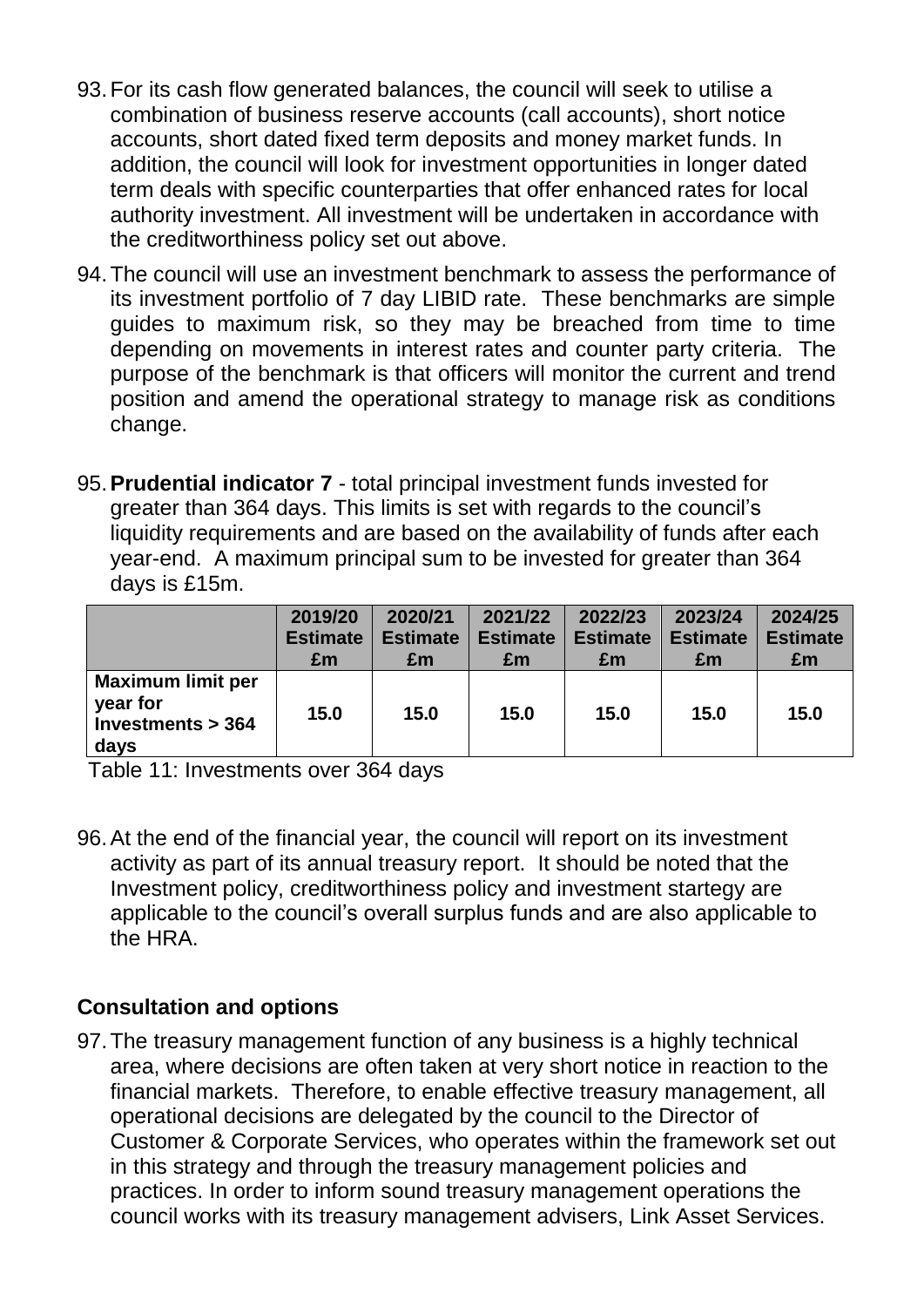Link Asset Services offers the council a comprehensive information and advisory service that facilitates the council in maximising its investment returns and minimise the costs of its debts.

- 98.Treasury management strategy and activity is influenced by the capital investment and revenue spending decisions made by the council. Both the revenue and capital budgets have been through a corporate process of consultation and consideration by the elected politicians. The revenue budget and capital budget proposals are included within this agenda.
- 99.At a strategic level, there are a number of treasury management options available that depend on the council's stance on interest rate movements. The report sets out the council's stance and recommends the setting of key trigger points for borrowing and investing over the forthcoming financial year.

## **Council Plan**

100. The treasury management strategy statement and prudential indicators are aimed at ensuring the council maximises its return on investments and minimises the cost of its debts whilst operating in a financial environment that safeguards the councils funds. This will allow more resources to be freed up to invest in the council's priorities, values and imperatives, as set out in the Council Plan.

## **Implications**

#### **Financial**

101. The financial implications of the treasury strategy are set out in the Financial Strategy Capital Strategy reports also on this agenda.

## **Human Resources (HR)**

102. There are no HR implications as a result of this report

## **Equalities**

103. There are no equalities implications as a result of this report

#### **Legal Implications**

104. Treasury management activities have to conform to the Local Government Act 2003, the Local Authorities (Capital; Finance and Accounting) (England) Regulations 2003 (SI 2003/3146), which specifies that the council is required to have regard to the CIPFA Prudential Code and the CIPFA Treasury Management Code of Practice and also the Local Authorities (Capital Finance and Accounting) (England) (Amendment)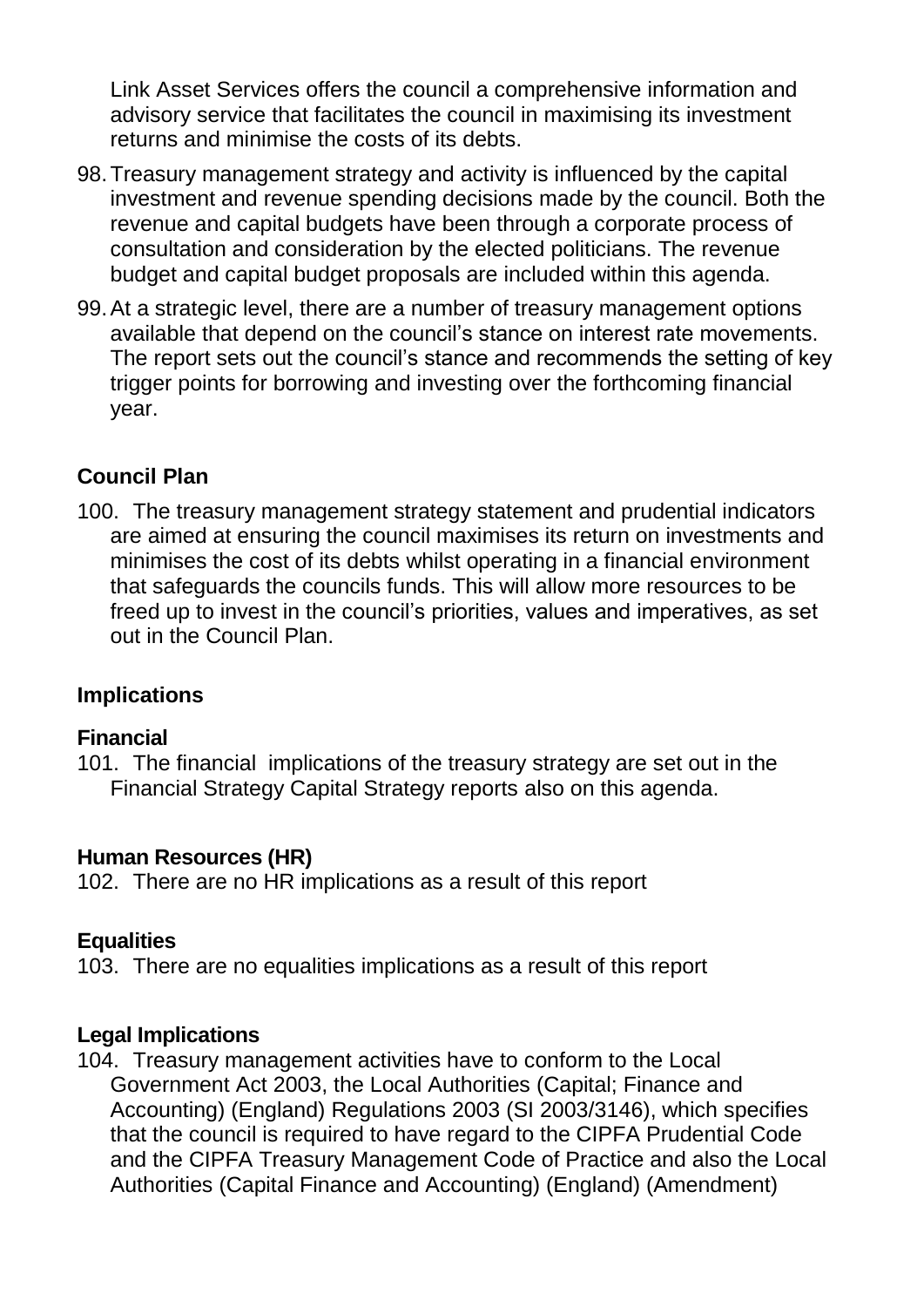Regulations 2008 (SI 2008/414), which clarifies the requirements of the Minimum Revenue Provision guidance.

#### **Other implications**

105. There are no crime and disorder, information technology or property implications as a result of this report

#### **Risk management**

106. The treasury management function is a high-risk area because of the volume and level of large money transactions. As a result of this the Local Government Act 2003 (as amended), supporting regulations, the CIPFA Prudential Code and the CIPFA Treasury Management in the Public Services Code of Practice (the code) are all adhered to as required.

| <b>Report authors:</b>                             | Chief officer responsible for the<br>report: |                           |                                  |  |
|----------------------------------------------------|----------------------------------------------|---------------------------|----------------------------------|--|
| <b>Debbie Mitchell</b>                             | <b>Debbie Mitchell</b>                       |                           |                                  |  |
| Head of Corporate Finance &                        | Head of Corporate Finance &                  |                           |                                  |  |
| <b>Commercial Procurement</b><br>Tel: 01904 554161 | <b>Commercial Procurement</b>                |                           |                                  |  |
| Emma Audrain<br><b>Principal Accountant</b>        | <b>Report</b><br><b>Approved</b>             | <b>Date</b><br>$\sqrt{2}$ | 30 <sup>th</sup> January<br>2020 |  |
| <b>Tony Clark</b><br><b>Accounting Technician</b>  |                                              |                           |                                  |  |
| <b>Wards Affected: Not Applicable</b>              |                                              |                           |                                  |  |

#### **For further information please contact the author of the report**

#### **Background papers**

none

#### **Annexes**

- Annex A Interest rate forecast
- Annex B Specified and non-specified investments categories schedule
- Annex C Approved countries for investments
- Annex D Scheme of delegation and the role of the section 151 officer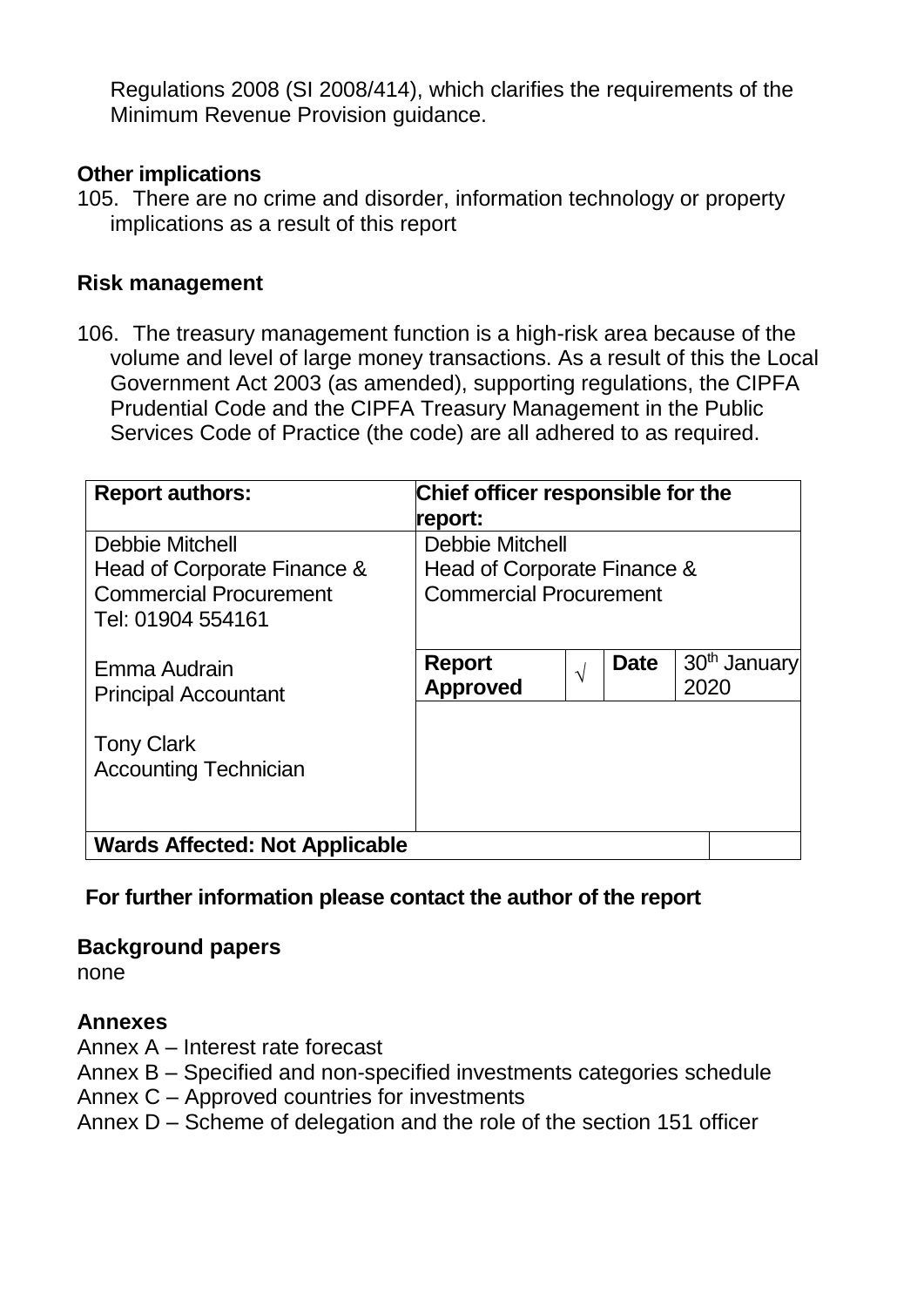#### **Annex A - interest rate forecast 2020-2023**

#### **Link Asset Services Interest Rate View**

**PWLB rates and forecast shown below have taken into account the 20 basis point certainty rate reduction effective as of the 1st November 2012.**

| <b>Bank Rate</b>           |            |               |               |               |               |               |               |               |               |               |               |               |               |               |
|----------------------------|------------|---------------|---------------|---------------|---------------|---------------|---------------|---------------|---------------|---------------|---------------|---------------|---------------|---------------|
|                            | <b>NOW</b> | <b>Mar-20</b> | <b>Jun-20</b> | <b>Sep-20</b> | <b>Dec-20</b> | <b>Mar-21</b> | <b>Jun-21</b> | <b>Sep-21</b> | <b>Dec-21</b> | <b>Mar-22</b> | <b>Jun-22</b> | <b>Sep-22</b> | <b>Dec-22</b> | <b>Mar-23</b> |
| <b>Link Asset Services</b> | 0.75%      | 0.75%         | 0.75%         | 0.75%         | 0.75%         | 1.00%         | 1.00%         | 1.00%         | 1.00%         | 1.00%         | 1.25%         | 1.25%         | 1.25%         | 1.25%         |
| <b>Capital Economics</b>   | 0.75%      | 0.75%         | 0.75%         | 0.75%         | 0.75%         |               |               |               | 1.00%         |               |               |               |               |               |
| 5yr PWLB Rate              |            |               |               |               |               |               |               |               |               |               |               |               |               |               |
|                            | <b>NOW</b> | Mar-20        | <b>Jun-20</b> | Sep-20        | <b>Dec-20</b> | <b>Mar-21</b> | <b>Jun-21</b> | Sep-21        | <b>Dec-21</b> | <b>Mar-22</b> | <b>Jun-22</b> | <b>Sep-22</b> | <b>Dec-22</b> | <b>Mar-23</b> |
| <b>Link Asset Services</b> | 2.34%      | 2.40%         | 2.40%         | 2.50%         | 2.50%         | 2.60%         | 2.70%         | 2.80%         | 2.90%         | 2.90%         | 3.00%         | 3.10%         | 3.20%         | 3.20%         |
| <b>Capital Economics</b>   | 2.34%      | 2.40%         | 2.50%         | 2.50%         | 2.60%         |               |               |               | 2.80%         |               |               |               |               | ٠             |
| 10yr PWLB Rate             |            |               |               |               |               |               |               |               |               |               |               |               |               |               |
|                            | <b>NOW</b> | Mar-20        | <b>Jun-20</b> | <b>Sep-20</b> | <b>Dec-20</b> | <b>Mar-21</b> | <b>Jun-21</b> | <b>Sep-21</b> | <b>Dec-21</b> | <b>Mar-22</b> | <b>Jun-22</b> | <b>Sep-22</b> | <b>Dec-22</b> | <b>Mar-23</b> |
| <b>Link Asset Services</b> | 2.55%      | 2.70%         | 2.70%         | 2.70%         | 2.80%         | 2.90%         | 3.00%         | 3.10%         | 3.20%         | 3.20%         | 3.30%         | 3.30%         | 3.40%         | 3.50%         |
| <b>Capital Economics</b>   | 2.55%      | 2.60%         | 2.70%         | 2.80%         | 2.80%         |               |               |               | 3.10%         |               |               |               |               | ٠             |
| 25yr PWLB Rate             |            |               |               |               |               |               |               |               |               |               |               |               |               |               |
|                            | <b>NOW</b> | <b>Mar-20</b> | <b>Jun-20</b> | <b>Sep-20</b> | <b>Dec-20</b> | <b>Mar-21</b> | <b>Jun-21</b> | <b>Sep-21</b> | <b>Dec-21</b> | <b>Mar-22</b> | <b>Jun-22</b> | <b>Sep-22</b> | <b>Dec-22</b> | <b>Mar-23</b> |
| <b>Link Asset Services</b> | 3.07%      | 3.30%         | 3.40%         | 3.40%         | 3.50%         | 3.60%         | 3.70%         | 3.70%         | 3.80%         | 3.90%         | 4.00%         | 4.00%         | 4.10%         | 4.10%         |
| <b>Capital Economics</b>   | 3.07%      | 3.00%         | 3.10%         | 3.20%         | 3.20%         |               |               |               | 3.40%         |               |               |               |               |               |
| 50yr PWLB Rate             |            |               |               |               |               |               |               |               |               |               |               |               |               |               |
|                            | <b>NOW</b> | Mar-20        | <b>Jun-20</b> | <b>Sep-20</b> | <b>Dec-20</b> | <b>Mar-21</b> | <b>Jun-21</b> | <b>Sep-21</b> | <b>Dec-21</b> | <b>Mar-22</b> | <b>Jun-22</b> | <b>Sep-22</b> | <b>Dec-22</b> | <b>Mar-23</b> |
| <b>Link Asset Services</b> | 2.90%      | 3.20%         | 3.30%         | 3.30%         | 3.40%         | 3.50%         | 3.60%         | 3.60%         | 3.70%         | 3.80%         | 3.90%         | 3.90%         | 4.00%         | 4.00%         |
| <b>Capital Economics</b>   | 2.90%      | 3.00%         | 3.10%         | 3.20%         | 3.20%         |               |               |               | 3.50%         |               |               |               |               | ٠             |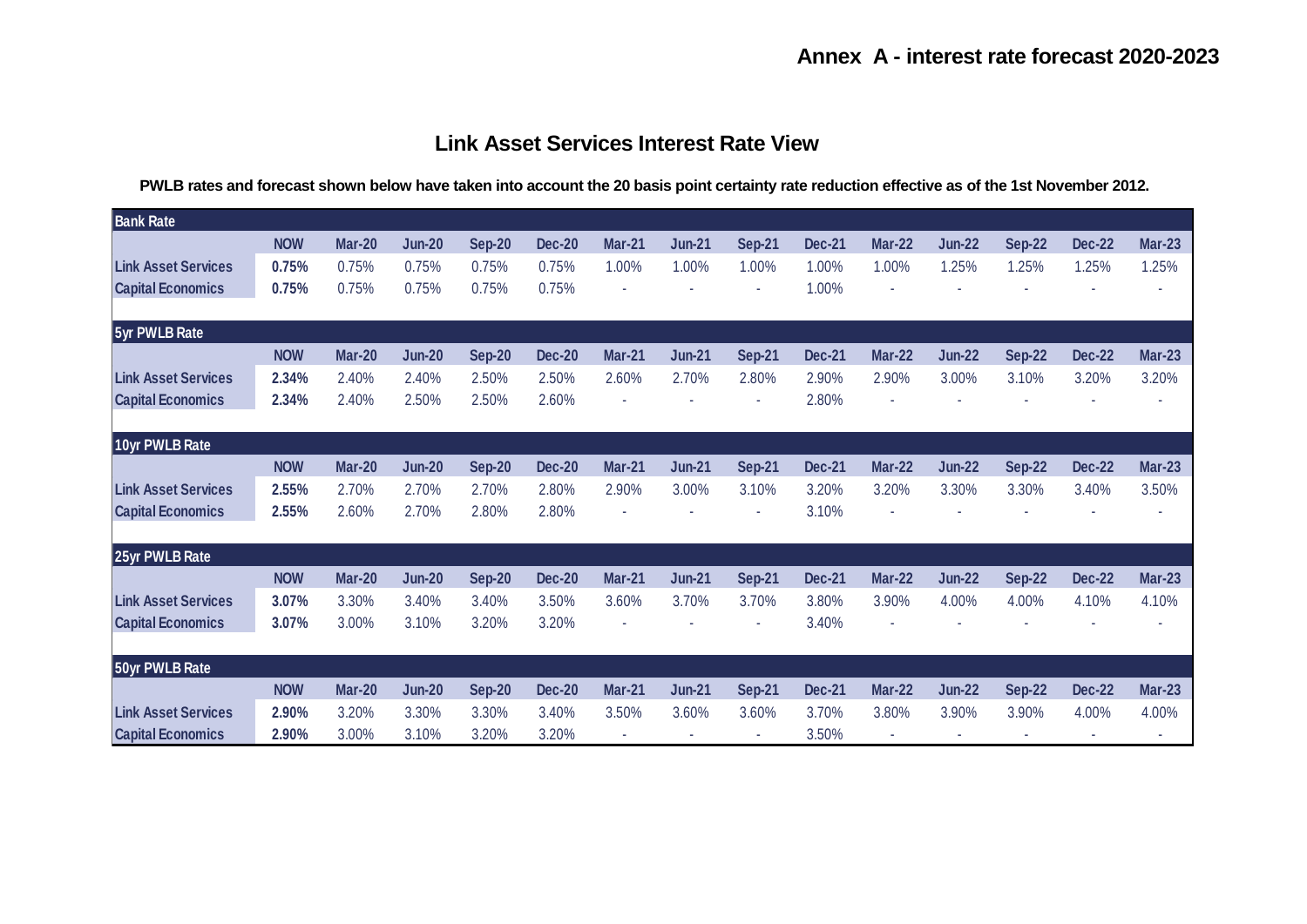## **Specified and non-specified investments categories Annex B**

A variety of investment instruments will be used, subject to the credit quality of the institution, to place the council's surplus funds. The criteria, time limits and monetary limits applying to institutions or investment vehicles are listed in the tables below.

Investments are split into two categories of specified investments and non-specified Investments. Specified investments are relatively high security and high liquidity investments, which must be sterling denominated and with a maturity of no more than a year. Non-specified investments are those investments with a maturity period of greater than one year or are still regarded as prudent but may require more detailed scrutiny and assessment procedures.

**Accounting treatment of investments.** The accounting treatment may differ from the underlying cash transactions arising from investment decisions made by this council. To ensure that the council is protected from any adverse revenue impact, which may arise from these differences, treasury officers will review the accounting implications of new transactions before they are undertaken.

| <b>Counterparty type</b>                                           | Minimum 'high' credit<br>criteria/colour band | <b>Maximum investment</b><br>limit per counterparty<br>institution | <b>Maximum</b><br>maturity period |
|--------------------------------------------------------------------|-----------------------------------------------|--------------------------------------------------------------------|-----------------------------------|
| DMADF - UK Government                                              | UK sovereign rating                           | £15m                                                               | 6 months                          |
| <b>UK Government Treasury Bills</b>                                | UK sovereign rating                           | £15m                                                               | 1 year                            |
| <b>UK Government Gilts</b>                                         | UK sovereign rating                           | £15m                                                               | 1 year                            |
| Term deposits - local authorities                                  | UK sovereign rating                           | £15m                                                               | 1 year                            |
| Part-nationalised UK Banks                                         | <b>Blue</b>                                   | £15m                                                               | 1 year                            |
| Term Deposits - UK Banks and<br><b>Building Societies</b>          | Orange<br>Red<br>Green                        | £15m<br>£15m<br>£8m                                                | 1 year<br>6 months<br>100 days    |
| Term Deposits - Non-UK Banks<br>(with a sovereign rating of AA-)   | Orange                                        | £15m                                                               | 1 year                            |
| Certificates of Deposits issued<br>by Banks and Building Societies | Orange/Blue                                   | £15m                                                               | 1 year                            |

Collective investment schemes structured as open ended investment companies (OEICs) as below:-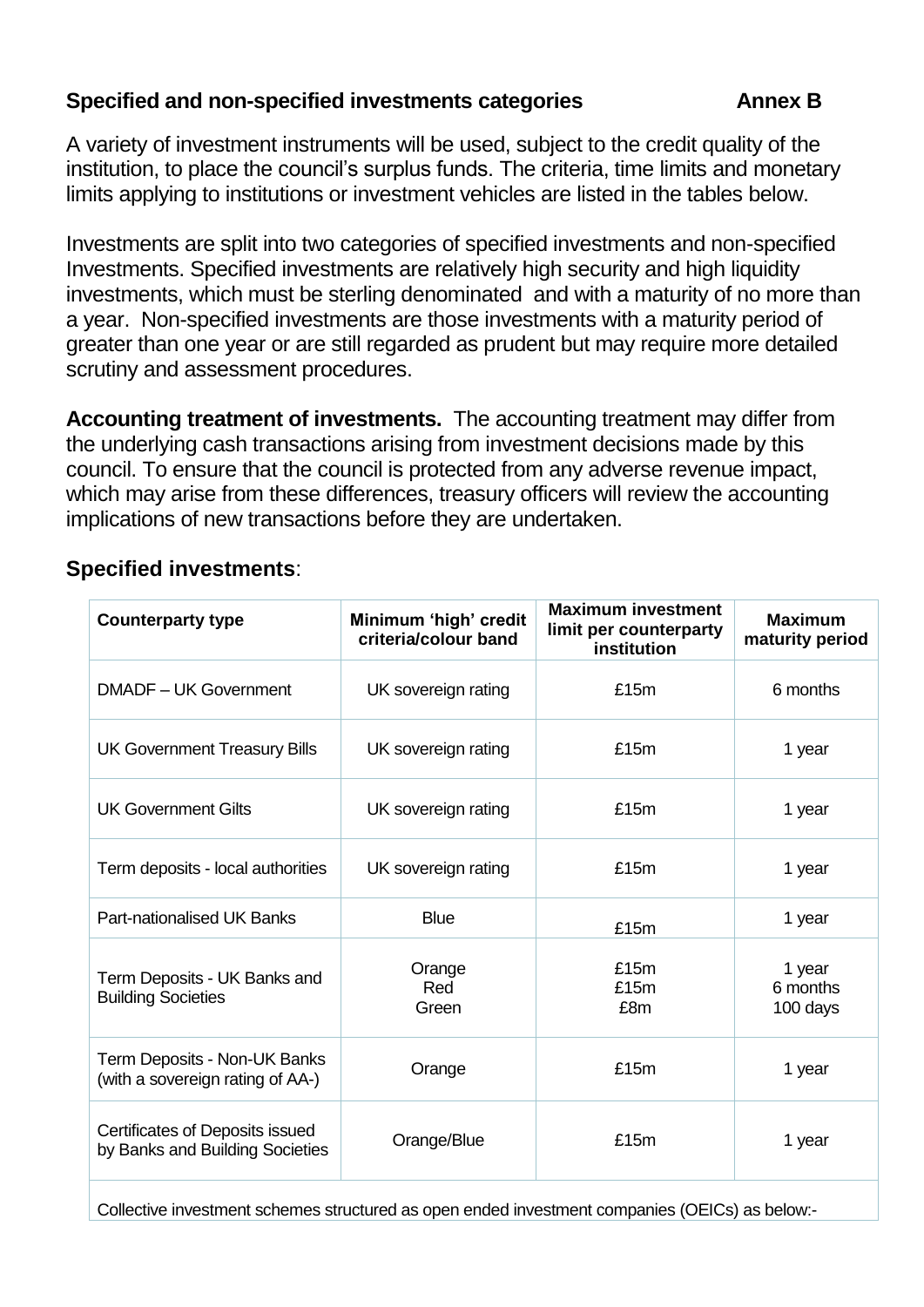| 1. Money Market Funds CNAV      | AAA | £15 $m$ | Liquid |
|---------------------------------|-----|---------|--------|
| 2. Money Market Funds LVNAV     | AAA | £15 $m$ | Liquid |
| 3. Money Market Funds VNAV      | AAA | £15 $m$ | Liquid |
| 4. Ultra-Short Dated Bond Funds | AAA | £15 $m$ | Liquid |
| 5. Bond Funds                   | AAA | £15 $m$ | Liquid |

#### **CNAV – constant net asset value LVNAV – low volatility net asset value VNAV – variable net asset value NON-SPECIFIED INVESTMENTS***:*

A maximum of 100% can be held in aggregate in non-specified investment

#### 1. Maturities of ANY period

| <b>Counterparty type</b>                                                                           | Minimum credit criteria               | <b>Maximum investment</b><br>limit per counterparty<br>institution | <b>Maximum</b><br><b>Maturity Period</b> |
|----------------------------------------------------------------------------------------------------|---------------------------------------|--------------------------------------------------------------------|------------------------------------------|
| Fixed term deposits with variable<br>rate and variable maturities: -<br><b>Structured deposits</b> | Orange<br><b>Blue</b><br>Red<br>Green | £15m<br>£15m<br>£15m<br>£8m                                        | 1 Year<br>1 year<br>6 months<br>100 days |
| Certificates of Deposits issued<br>by Banks and Building Societies                                 | Red<br>Green                          | £15m<br>£8m                                                        | 6 months<br>100 days                     |
| <b>Floating Rate Notes</b>                                                                         | Long-term AAA                         | £15m                                                               | 1 year                                   |
| Property Funds: the use of these<br>investments may constitute<br>capital expenditure              | AAA-rated                             | £15m                                                               | 5 years                                  |

#### 2. Maturities in excess of 1 year

| Term Deposits-local authorities                                                                                 | <b>UK Sovereign Rating</b> | £15m         | > 1 year           |
|-----------------------------------------------------------------------------------------------------------------|----------------------------|--------------|--------------------|
| Term deposits - Banks and<br><b>Building Societies</b>                                                          | Yellow<br>Purple           | £15m<br>£15m | 5 years<br>2 years |
| Certificates of Deposits issued<br>by Banks and Building Societies<br>not covered by UK Government<br>guarantee | Yellow<br>Purple           | £15m<br>£15m | 5 years<br>2 years |
| <b>UK Government Gilts</b>                                                                                      | UK sovereign rating        | £15m         | > 1 year           |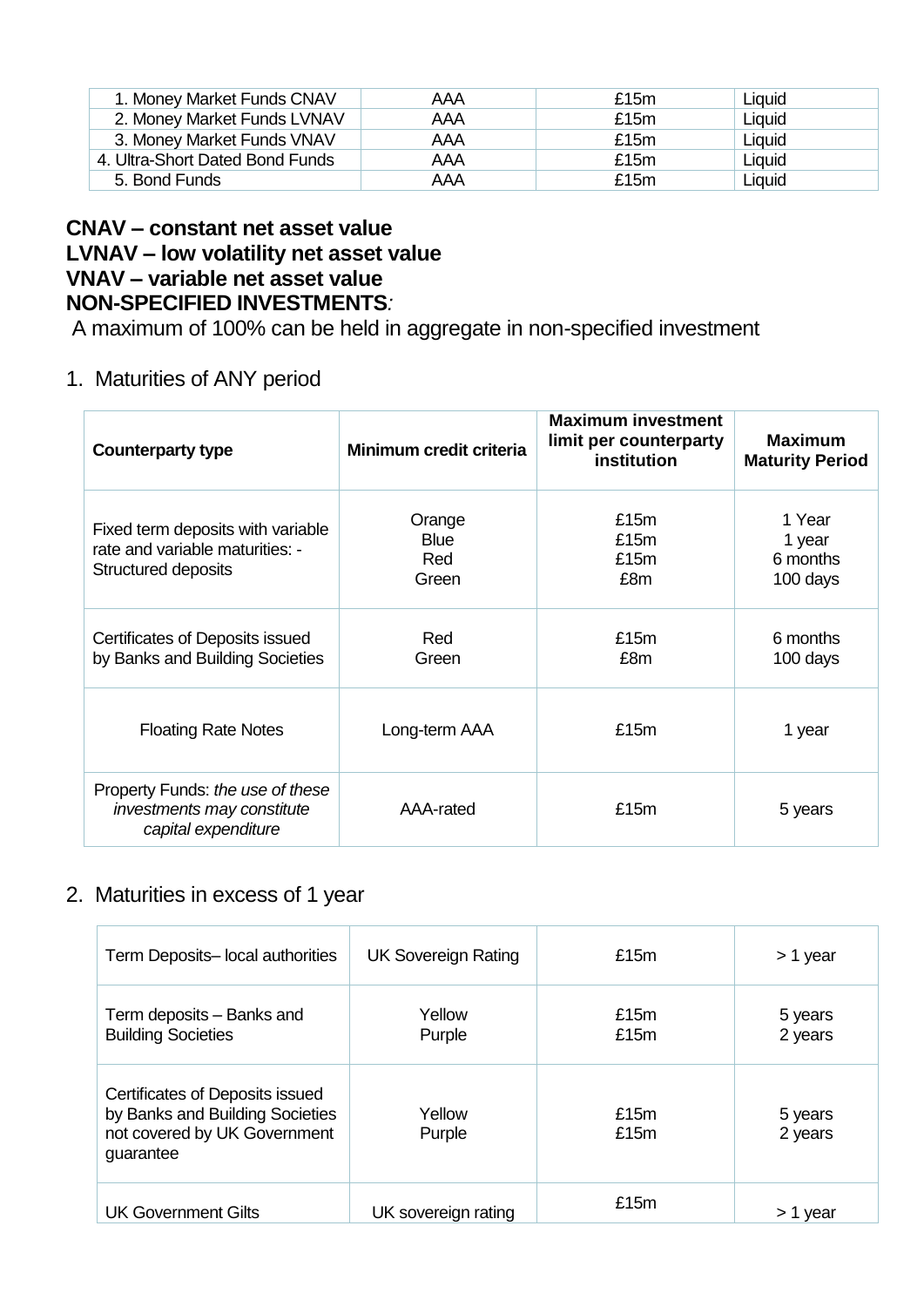| Collective investment schemes structured as open ended investment companies (OEICs) as below:- |               |         |          |  |  |  |
|------------------------------------------------------------------------------------------------|---------------|---------|----------|--|--|--|
| 1. Bond Funds                                                                                  | Long-term AAA | £15 $m$ | > 1 year |  |  |  |
| 2. Gilt funds                                                                                  | Long-term AAA | £15 $m$ | > 1 year |  |  |  |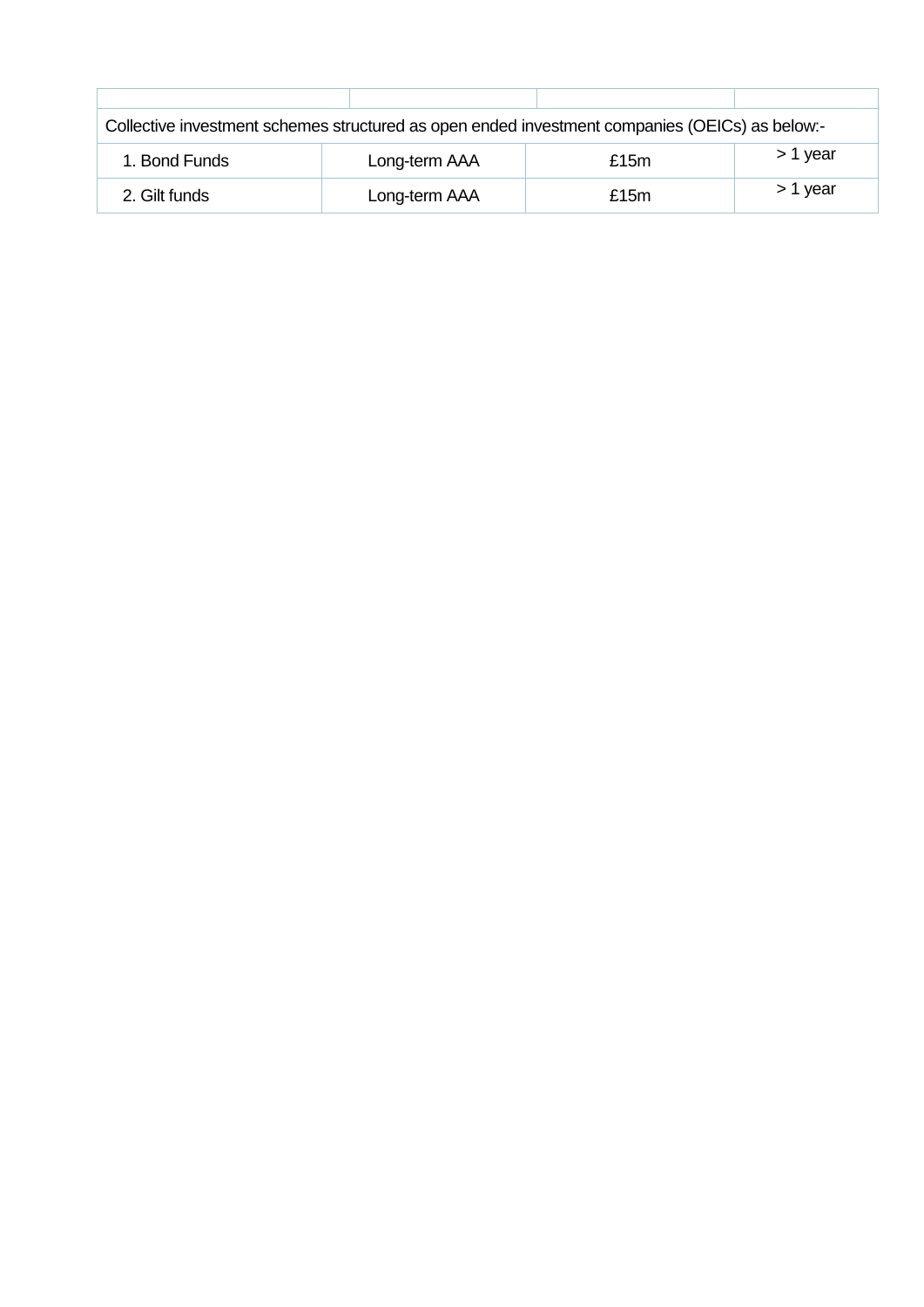## **Approved countries for investments Annex C**

This list is based on those countries which have sovereign ratings of AA- or higher, (based on the lowest available rating from Fitch, Moody's and S&P) and also, (except at the time of writing - for Hong Kong, Norway and Luxembourg), have banks operating in sterling markets which have credit ratings of green or above in the Link Asset Services credit worthiness service.

## **This list is as at 03/01/20**

AAA

- Australia
- Canada
- Denmark
- Germany
- Luxembourg
- Netherlands
- Norway
- Singapore
- Sweden
- Switzerland

#### $AA+$

- Finland
- United States of America

#### AA

- Abu Dhabi (United Arab Emirates)
- Hong Kong
- France
- United Kingdom

#### AA-

- Belgium
- Qatar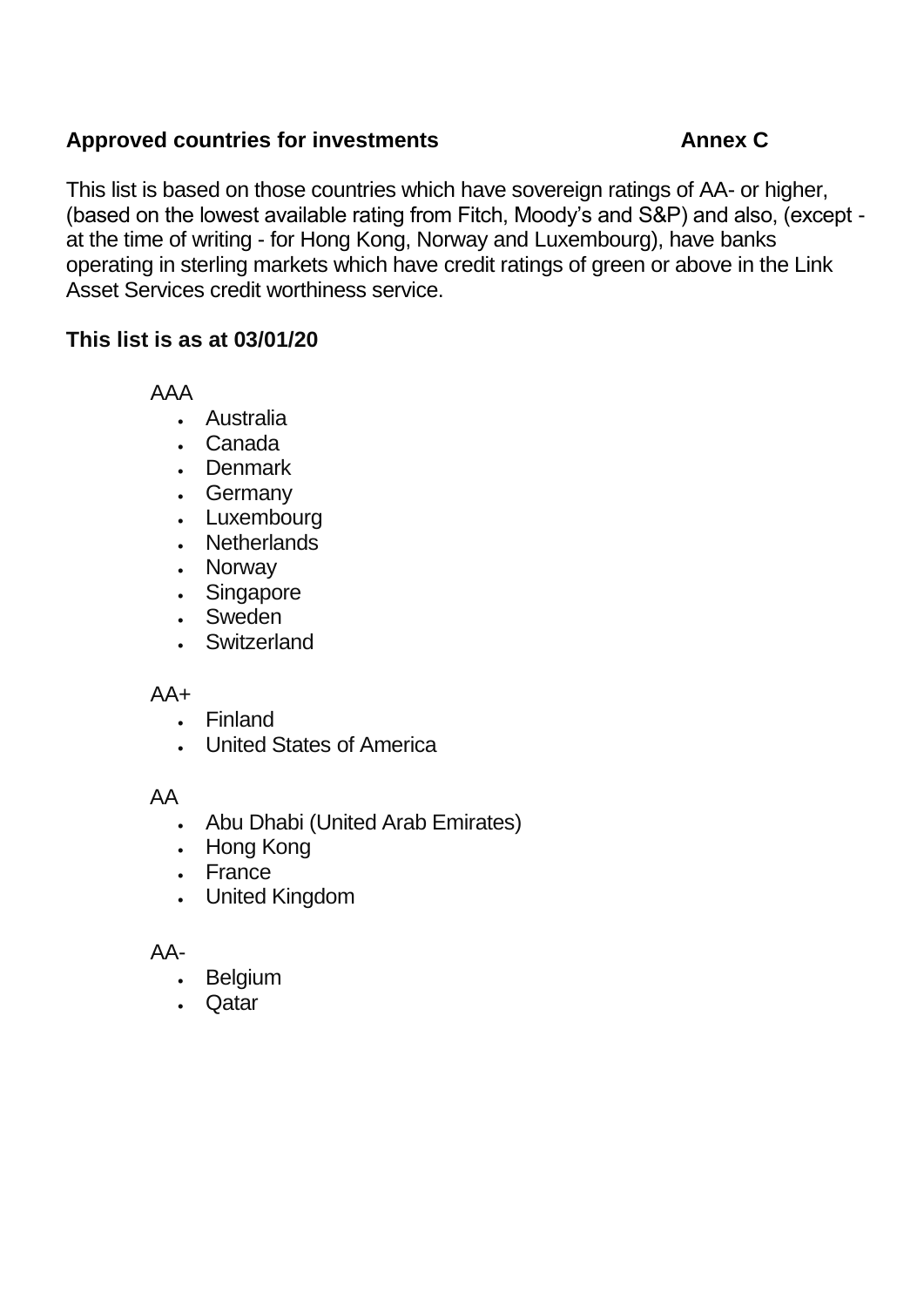# **Treasury management scheme of delegation Annex D**

## **(i) Executive / Full Council**

- receiving and reviewing reports on treasury management policies, practices and activities
- approval of annual strategy and annual outturn

## **(ii) Executive**

- approval of/amendments to the organisation's adopted clauses, treasury management policy statement and treasury management practices
- budget consideration and approval
- approval of the division of responsibilities

## **(iii) Audit & Governance Committee**

- receiving and reviewing reports on treasury management policies, practices and activities
- reviewing the annual strategy, annual outturn and mid year review.

## **(iv) Director of Customer and Corporate Services (section 151 officer)**

- reviewing the treasury management policy and procedures and making recommendations to the responsible body.
- all operational decisions are delegated by the council to the Director of Customer & Corporate Services, who operates within the framework set out in this strategy and through the treasury management policies and practices
- Approving the selection of external service providers and agreeing terms of contract in accordance with the delegations in financial regulations.

## **The treasury management role of the section 151 officer**

- recommending clauses, treasury management policy/practices for approval, reviewing the same regularly, and monitoring compliance
- all operational decisions delegated by the council to the Director of Customer & Corporate Services (s151 officer), who operates within the framework set out in this strategy and through the treasury management policies and practices
- submitting regular treasury management policy reports
- submitting budgets and budget variations
- receiving and reviewing management information reports
- reviewing the performance of the treasury management function
- ensuring the adequacy of treasury management resources and skills, and the effective division of responsibilities within the treasury management function
- ensuring the adequacy of internal audit, and liaising with external audit
- recommending the appointment of external service providers.